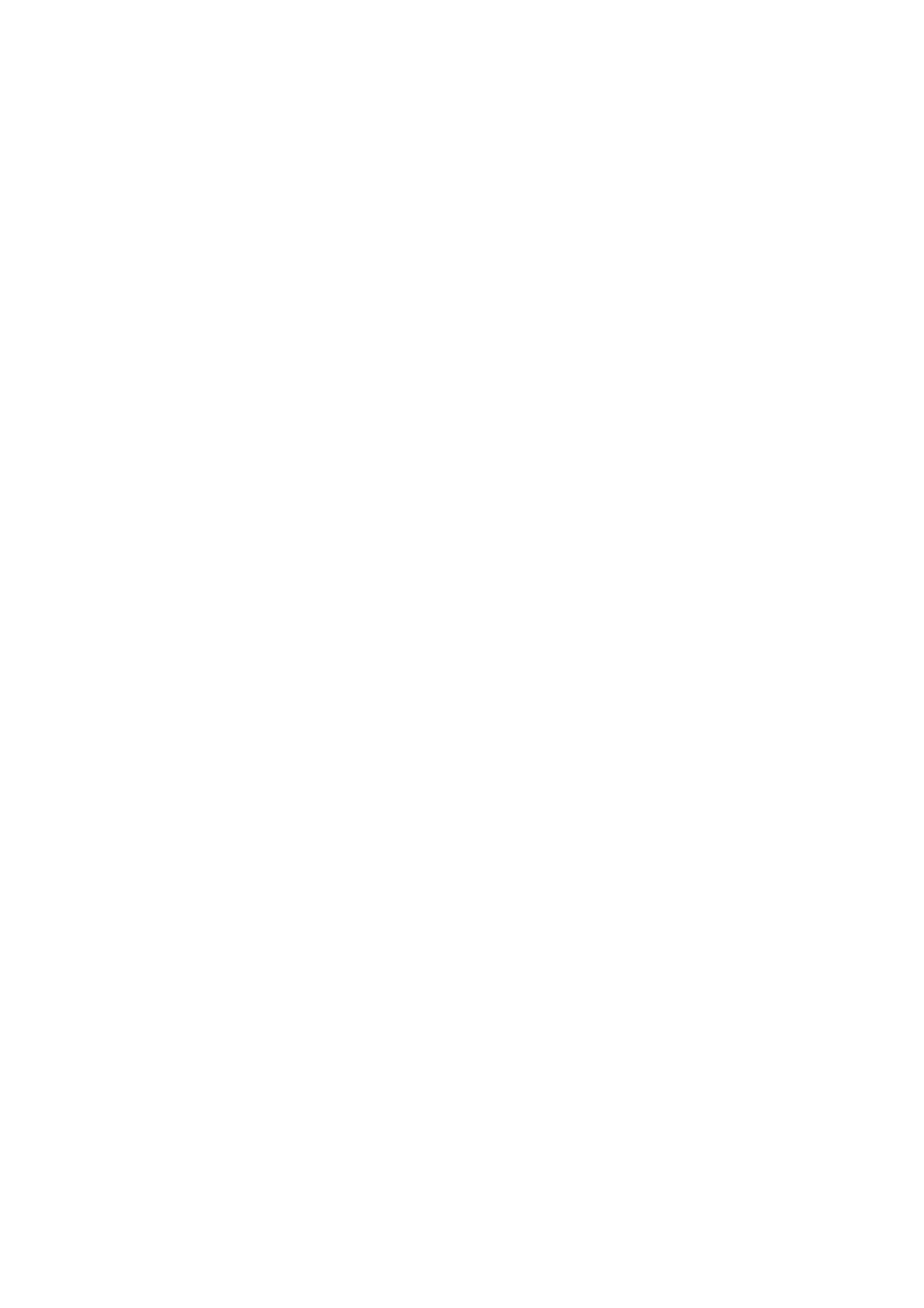## **LOCAL GOVERNMENT ACT 1995**

## SHIRE OF CHITTERING

## **LOCAL GOVERNMENT (COUNCIL MEETINGS) LOCAL LAW 2014**

#### **CONTENTS**

#### **PART 1—PRELIMINARY**

- 1.1 Citation
- 1.2 Commencement
- 1.3 Application and intent
- 1.4 Interpretation
- 1.5 Repeal

## **PART 2—ESTABLISHMENT AND MEMBERSHIP OF COMMITTEES**

- 2.1 Establishment of committees
- 2.2 Types of committees
- 2.3 Delegation of some powers and duties to certain committees
- 2.4 Limits on delegation of powers and duties to certain committees
- 2.5 Appointment of committee members
- 2.6 Tenure of committee membership
- 2.7 Resignation of committee members
- 2.8 Register of delegations to committees
- 2.9 Committees to report

## **PART 3—CALLING AND CONVENING MEETINGS**

- 3.1 Ordinary and special Council meetings
- 3.2 Calling Council meetings
- 3.3 Convening Council meetings
- 3.4 Calling committee meetings
- 3.5 Public notice of meetings

## **PART 4—PRESIDING MEMBER AND QUORUM**

*Division 1—Who presides* 

- 4.1 Who presides
- 4.2 When the Deputy President can act
- 4.3 Who acts if no President
- 4.4 Election of Presiding Members of committees
- 4.5 Election of Deputy Presiding Members of committees
- 4.6 Functions of Deputy Presiding Members
- 4.7 Who acts if no Presiding Member

### *Division 2—Quorum*

- 4.8 Quorum for meetings
- 4.9 Reduction of quorum for Council meetings
- 4.10 Reduction of quorum for committee meetings
- 4.11 Procedure where no quorum to begin a meeting
- 4.12 Procedure where quorum not present during a meeting
- 4.13 Names to be recorded

## **PART 5—BUSINESS OF A MEETING**

- 5.1 Business to be specified
- 5.2 Order of business
- 5.3 Motions of which previous notice has been given
- 5.4 New business of an urgent nature
- 5.5 Adoption by exception resolution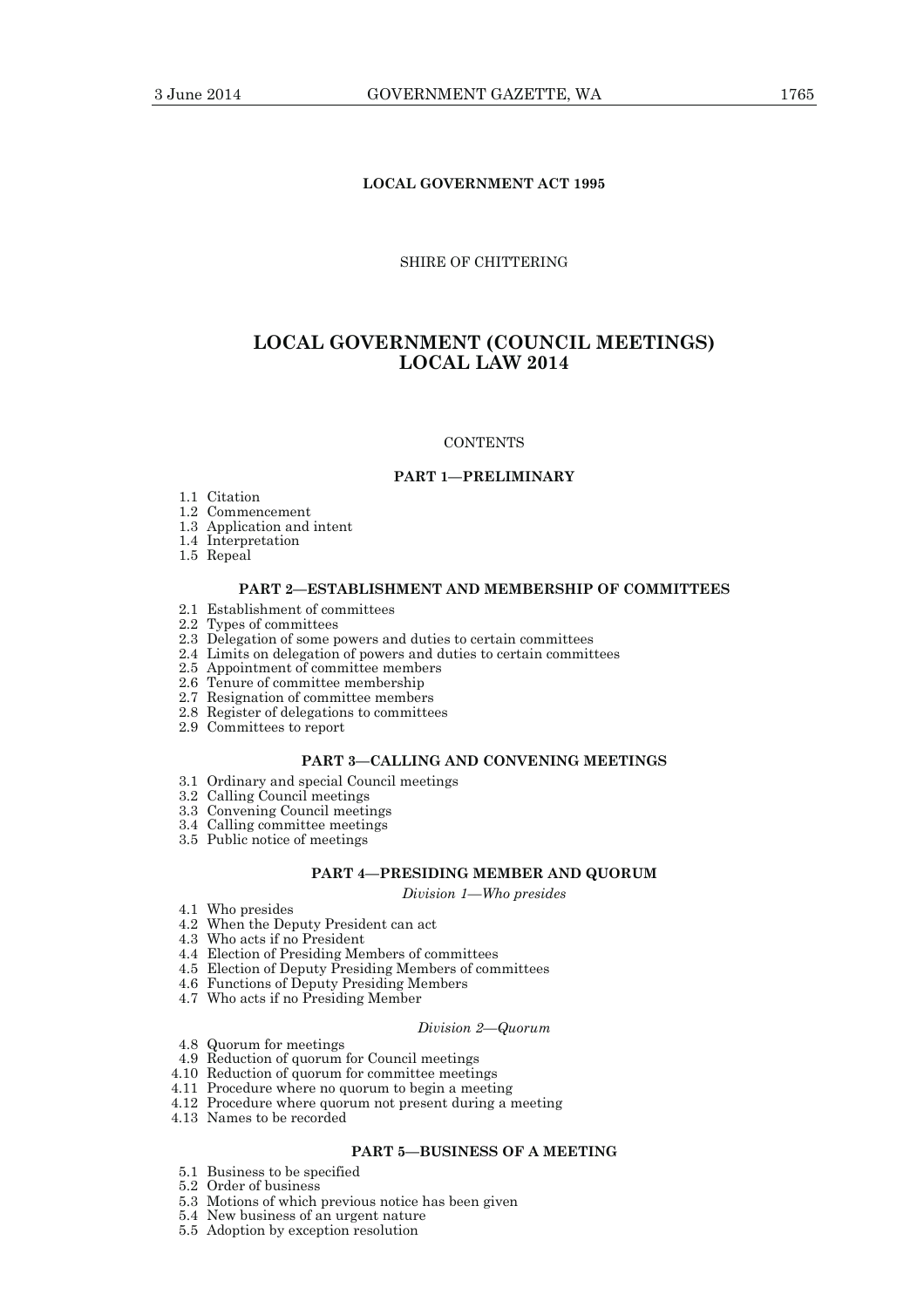## **PART 6—PUBLIC PARTICIPATION**

- 6.1 Meetings generally open to the public
- 6.2 Meetings not open to the public
- 6.3 Question time for the public
- 6.4 Question time for the public at certain meetings
- 6.5 Minimum question time for the public
- 6.6 Procedures for question time for the public
- 6.7 Other procedures for question time for the public
- 6.8 Distinguished visitors
- 6.9 Deputations
- 6.10 Petitions
- 6.11 Presentations
- 6.12 Participation at committee meetings
- 6.13 Public inspection of agenda materials
- 6.14 Confidentiality of information withheld
- 6.15 Recording of proceedings
- 6.16 Prevention of disturbance

## **PART 7—QUESTIONS BY MEMBERS**

## **PART 8—CONDUCT OF MEMBERS**

- 8.1 Members to be in their proper places
- 8.2 Official titles to be used
- 8.3 Entering or leaving a meeting
- 8.4 Members to indicate their intention to speak
- 8.5 Priority of speaking
- 8.6 Presiding Member may take part in debates
- 8.7 Relevance
- 8.8 Speaking twice
- 8. 9 Duration of speeches
- 8.10 No speaking after conclusion of debate
- 8.11 No interruption
- 8.12 Personal explanations
- 8.13 No reopening of discussion
- 8.14 Adverse reflection
- 8.15 Withdrawal of offensive language

## **PART 9—PRESERVING ORDER**

- 9.1 Presiding Member to preserve order
- 9.2 Point of order
- 9.3 Procedures on a point of order
- 9.4 Calling attention to breach
- 9.5 Ruling by the Presiding Member
- 9.6 Continued breach of order
- 9.7 Right of Presiding Member to adjourn

## **PART 10—DEBATE OF SUBSTANTIVE MOTIONS**

- 10.1 Motions to be stated and in writing
- 10.2 Motions to be supported
- 10.3 Unopposed business
- 10.4 Only one substantive motion at a time
- 10.5 Complex motions
	- 10.6 Order of call in debate
	- 10.7 Limit of debate
	- 10.8 Member may require motion to be read
	- 10.9 Consent of seconder required for alteration
- 10.10 Order of amendments
- 10.11 Form of an amendment
- 10.12 Amendment must not negate original motion
- 10.13 Relevance of amendments
- 10.14 Mover of motion may speak on amendment
- 10.15 Effect of an amendment
- 10.16 Withdrawal of motion or amendment
- 10.17 Right of reply

## **PART 11—PROCEDURAL MOTIONS**

- 11.1 Permissible procedural motions
- 11.2 No debate
- 11.3 Who may move
- 11.4 Right of reply on substantive motion
- 11.5 Meeting to proceed to the next business
- 11.6 Debate to be adjourned
- 11.7 Meeting now adjourn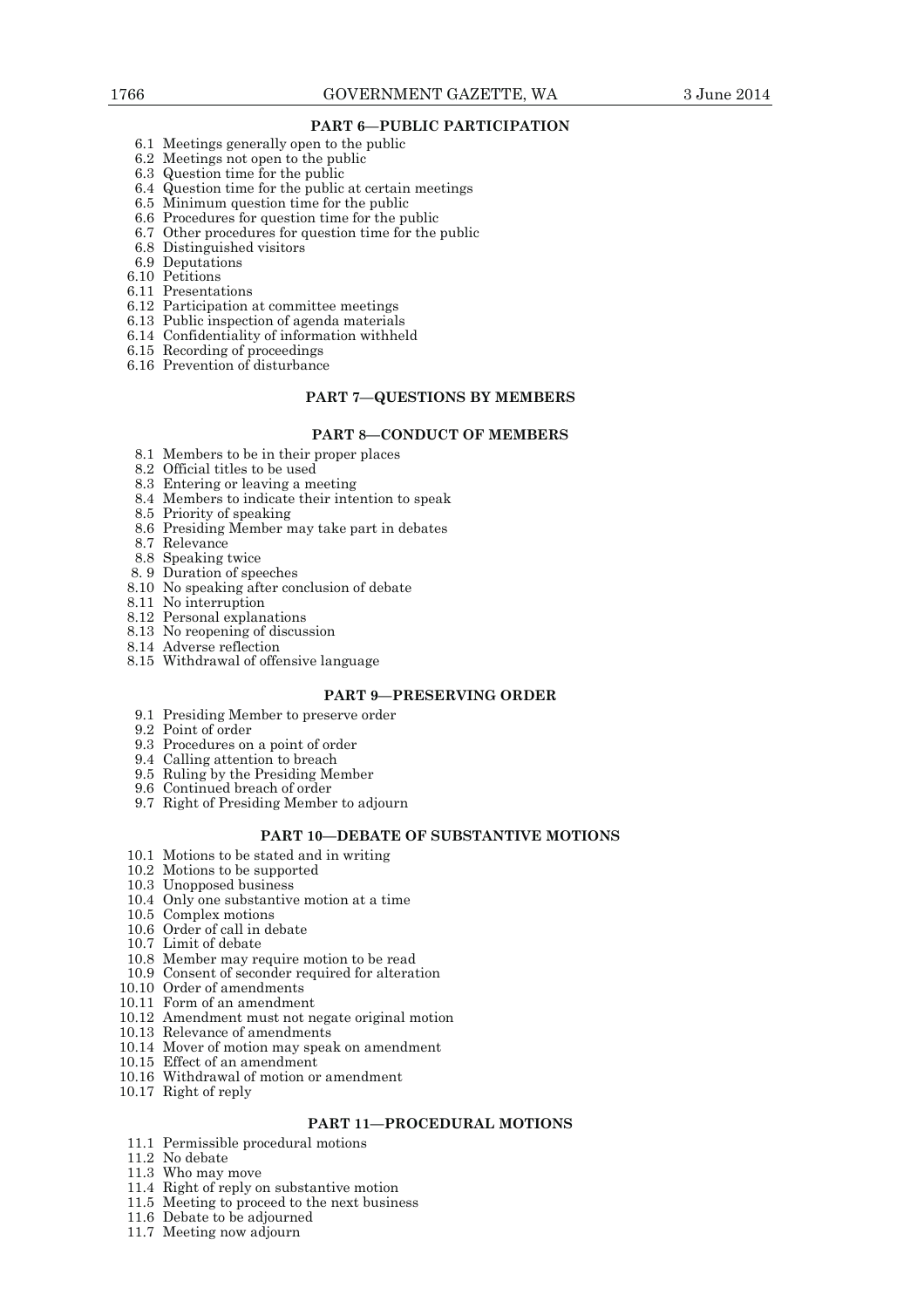- 11.8 Motion to be put
- 11.9 Member to be no longer heard
- 11.10 Ruling of the Presiding Member to be disagreed with

## **PART 12—DISCLOSURE OF INTERESTS**

12.1 Disclosure of interests

## **PART 13—VOTING**

- 13.1 Motion—when put
- 13.2 Voting
	- 13.3 Majorities required for decisions
	- 13.4 Method of taking vote

## **PART 14—MINUTES OF MEETINGS**

- 14.1 Keeping of minutes
- 14.2 Content of minutes
- 14.3 Public inspection of unconfirmed minutes
- 14.4 Confirmation of minutes

## **PART 15—ADJOURNMENT OF MEETING**

- 15.1 Meeting may be adjourned
- 15.2 Effect of adjournment

## **PART 16—REVOKING OR CHANGING DECISIONS**

- 16.1 Requirements to revoke or change decisions
- 16.2 Limitations on powers to revoke or change decisions
- 16.3 Implementing a decision

## **PART 17—SUSPENSION OF LOCAL LAWS**

- 17.1 Suspension of local laws
- 17.2 Where local laws do not apply
- 17.3 Cases not provided for in local laws

## **PART 18—MEETINGS OF ELECTORS**

- 18.1 Electors' general meetings
- 18.2 Matters for discussion at electors' general meetings
- 18.3 Electors' special meetings
- 18.4 Requests for electors' special meetings
- 18.5 Convening electors' meetings
- 18.6 Who presides at electors' meetings
- 18.7 Procedure for electors' meetings
	- 18.8 Participation of non-electors
- 18.9 Voting at electors' meetings
- 18.10 Minutes of electors' meetings
- 18.11 Decisions made at electors' meetings

## **PART 19—ENFORCEMENT**

- 19.1 Penalty for breach
- 19.2 Who can prosecute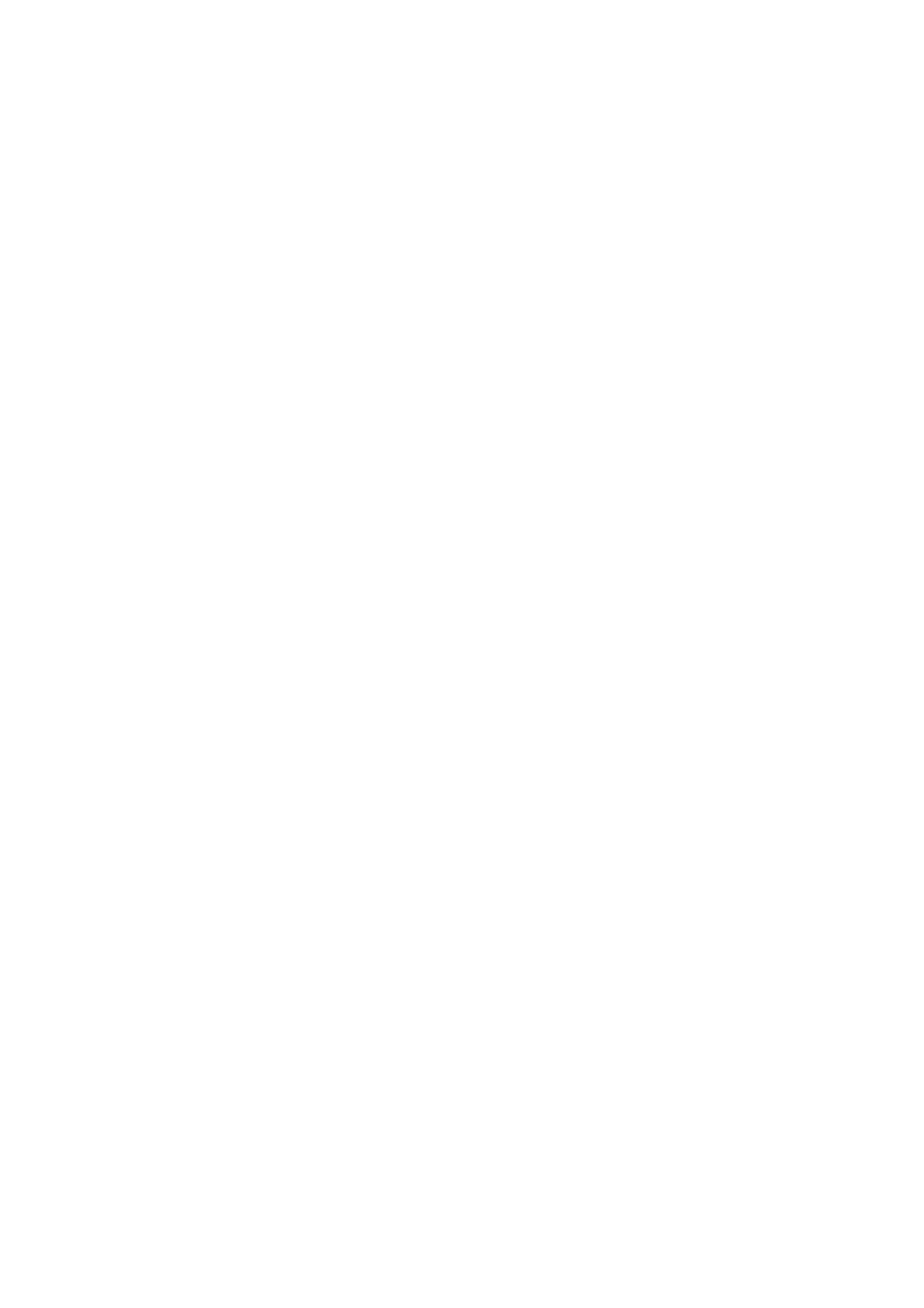## **LOCAL GOVERNMENT ACT 1995**

## SHIRE OF CHITTERING

## **LOCAL GOVERNMENT (COUNCIL MEETINGS) LOCAL LAW 2014**

Under the powers conferred by the *Local Government Act 1995* and under all other relevant powers, the Shire of Chittering resolved on 21 May 2014 to make the following local law.

#### **PART 1—PRELIMINARY**

#### **1.1 Citation**

This local law may be cited as the *Shire of Chittering Local Government (Council Meetings) Local Law 2014*.

## **1.2 Commencement**

The local law comes into operation 14 days after the date of its publication in the *Government Gazette*.

#### **1.3 Application and intent**

(1) This local law provides rules and guidelines which apply to the conduct of meetings of the Council and its committees and to meetings of electors.

(2) All meetings are to be conducted in accordance with the Act, the Regulations and this local law.

#### **1.4 Interpretation**

(1) In this local law unless the context otherwise requires—

*75% majority* has the meaning given to it in the Act;

*absolute majority* has the meaning given to it in the Act;

*Act* means the *Local Government Act 1995*;

*CEO* means the Chief Executive Officer of the local government;

*committee* means a committee of the Council established under section 5.8 of the Act;

*committee meeting* means a meeting of a committee;

*Council* means the Council of the local government;

*local government* means the Shire of Chittering;

*meeting* means a meeting of the Council or a committee, as the context requires;

## *Member* has the meaning given to it in the Act;

*Minister* means the Minister for Local Government;

*Officer* means an Officer of the local government:

*President* means the President of the local government or other Presiding Member at a Council meeting under section 5.6 of the Act;

#### *Presiding Member* means—

- (a) in respect of the Council, the person presiding under section 5.6 of the Act; and
- (b) in respect of a committee, the person presiding under sections 5.12, 5.13, and 5.14 of the Act;

*Regulations* means the *Local Government (Administration) Regulations 1996*;

*Shire Library* means a Library of the local government;

*simple majority* means more than 50% of the members present and voting; and

*substantive motion* means an original motion or an original motion as amended, but does not include an amendment or a procedural motion;

(2) Unless otherwise defined in this local law, the terms and expressions used in this local law are to have the meaning given to them in the Act and Regulations.

#### **1.5 Repeal**

The *Shire of Chittering Standing Orders—Draft Model By Law No. 4* published in the *Government Gazette* on 26 February 1968 is repealed.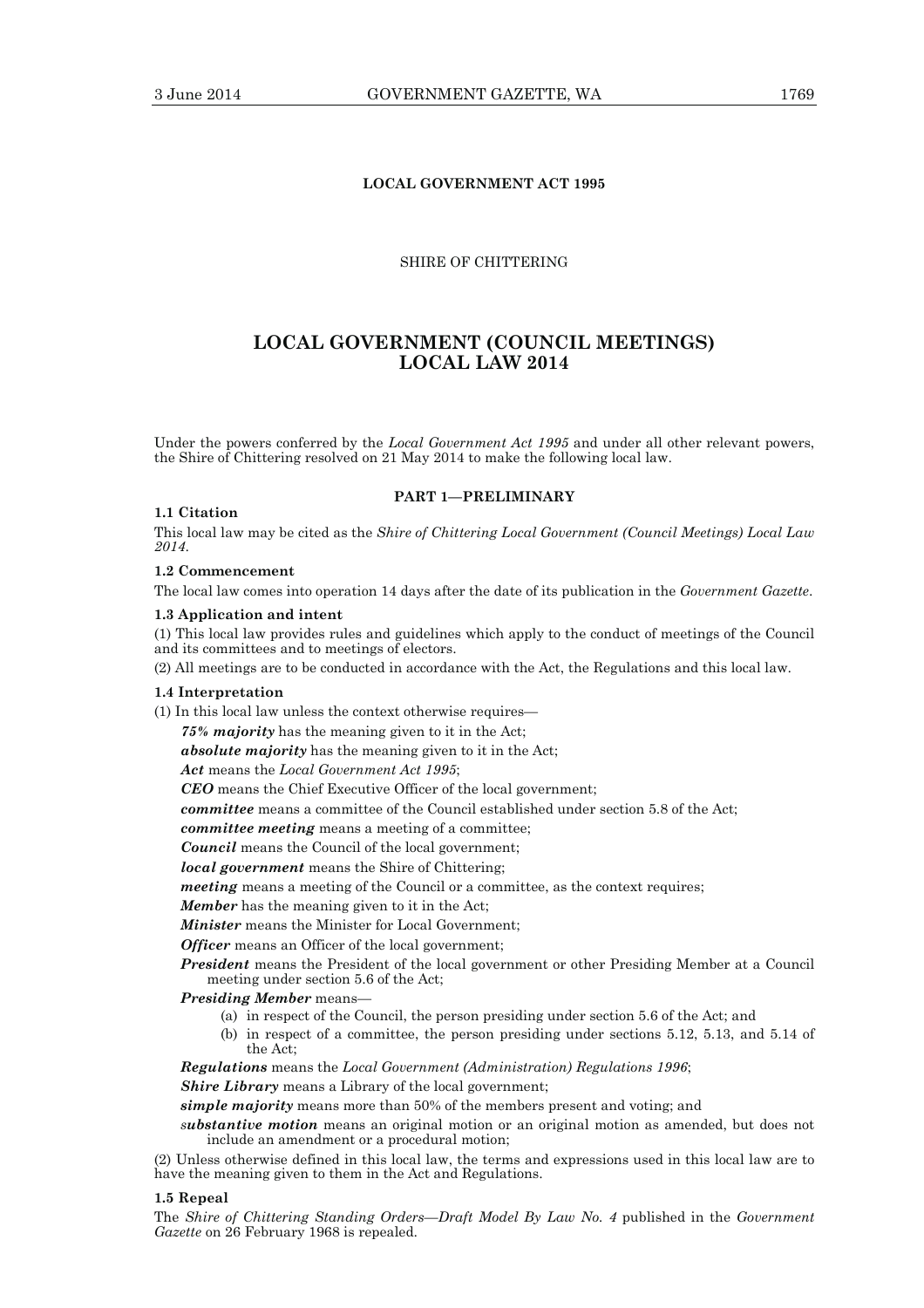## **PART 2—ESTABLISHMENT AND MEMBERSHIP OF COMMITTEES**

## **2.1 Establishment of committees**

(1) The establishment of committees is dealt with in the Act.

- (2) A Council resolution to establish a committee under section 5.8 of the Act is to include—
	- (a) the terms of reference of the committee;
	- (b) the number of Council Members, Officers and other persons to be appointed to the committee;
	- (c) the names or titles of the Council Members and Officers to be appointed to the committee;
	- (d) the names of other persons to be appointed to the committee or an explanation of the procedure to be followed to determine the appointments; and
	- (e) details of the delegation of any powers or duties to the committee under section 5.16 of the Act.

(3) This local law is to apply to the conduct of committee meetings.

## **2.2 Types of committees**

The types of committees are dealt with in the Act.

## **2.3 Delegation of some powers and duties to certain committees**

The delegation of some powers and duties to certain committees is dealt with in the Act.

## **2.4 Limits on delegation of powers and duties to certain committees**

The limits on the delegation of powers and duties to certain committees are dealt with in the Act.

## **2.5 Appointment of committee members**

The appointment of committee members is dealt with in the Act.

## **2.6 Tenure of committee membership**

Tenure of committee membership is dealt with in the Act.

## **2.7 Resignation of committee members**

The resignation of committee members is dealt with in the Regulations.

## **2.8 Register of delegations to committees**

The register of delegations to committees is dealt with in the Act.

## **2.9 Committees to report**

A committee—

- (a) is answerable to the Council; and
- (b) is to report on its activities when, and to the extent, required by the Council.

## **PART 3—CALLING AND CONVENING MEETINGS**

## **3.1 Ordinary and special Council meetings**

(1) Ordinary and special Council meetings are dealt with in the Act.

(2) An ordinary meeting of the Council, held on a monthly basis or otherwise as determined by the Council, is for the purpose of considering and dealing with the ordinary business of the Council.

(3) A special meeting of the Council is held for the purpose of considering and dealing with Council business that is urgent, complex in nature, for a particular purpose or confidential.

## **3.2 Calling Council meetings**

The calling of Council meetings is dealt with in the Act.

## **3.3 Convening Council meetings**

(1) The convening of a Council meeting is dealt with in the Act.

(2) Subject to subclause (3), the CEO is to give at least 72 hours' notice, for the purposes of clause 5.5, in convening a special meeting of the Council.

(3) Where, in the opinion of the President or at least one-third of the Members, there is a need to meet urgently, the CEO may give a lesser period of notice of a special Council meeting.

## **3.4 Calling committee meetings**

The CEO is to call a meeting of any committee when requested by the President, the Presiding Member of a committee or any 2 members of that committee.

## **3.5 Public notice of meetings**

Public notice of meetings is dealt with in the Regulations.

## **PART 4—PRESIDING MEMBER AND QUORUM**

*Division 1—Who presides* 

## **4.1 Who presides**

Who presides at a Council meeting is dealt with in the Act.

## **4.2 When the Deputy President can act**

When the Deputy President can act is dealt with in the Act.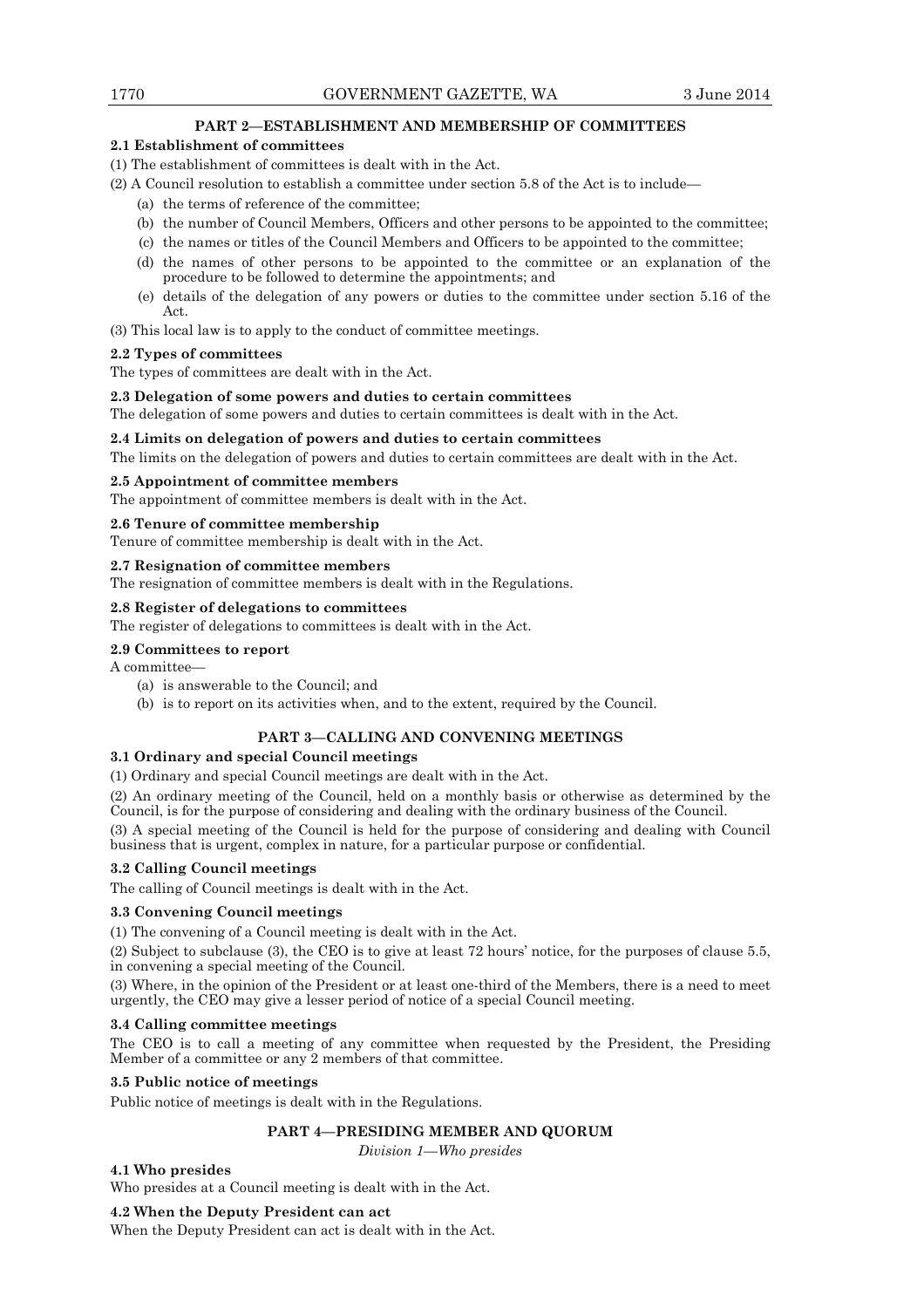#### **4.3 Who acts if no President**

Who acts if there is no President is dealt with in the Act.

**4.4 Election of Presiding Members of committees** 

The election of Presiding Members of committees and their deputies is dealt with in the Act.

#### **4.5 Election of Deputy Presiding Members of committees**

The election of Deputy Presiding Members of committees is dealt with in the Act.

#### **4.6 Functions of Deputy Presiding Members**

The functions of Deputy Presiding Members are dealt with in the Act.

## **4.7 Who acts if no Presiding Member**

Who acts if no Presiding Member is dealt with in the Act.

*Division 2—Quorum* 

## **4.8 Quorum for meetings**

The quorum for meetings is dealt with in the Act.

#### **4.9 Reduction of quorum for Council meetings**

The power of the Minister to reduce the number for a quorum and certain majorities is dealt with in the Act.

## **4.10 Reduction of quorum for committee meetings**

The reduction of a quorum for committee meetings is dealt with in the Act.

## **4.11 Procedure where no quorum to begin a meeting**

The procedure where there is no quorum to begin a meeting is dealt with in the Regulations.

## **4.12 Procedure where quorum not present during a meeting**

If at any time during a meeting a quorum is not present, the Presiding Member is—

- (a) immediately to suspend the proceedings of the meeting for a period of up to 15 minutes; and
- (b) if a quorum is not present at the expiry of that period, the Presiding Member is to adjourn the meeting to some future time or date.

### **4.13 Names to be recorded**

At any meeting—

- (a) at which there is not a quorum present; or
- (b) which is adjourned for want of a quorum,

the names of the Members then present are to be recorded in the minutes.

## **PART 5—BUSINESS OF A MEETING**

#### **5.1 Business to be specified**

(1) No business is to be transacted at any ordinary meeting of the Council other than that specified in the agenda, without the approval of the Presiding Member or the Council.

(2) No business is to be transacted at a special meeting of the Council other than that given in the notice as the purpose of the meeting.

(3) Subject to subclause (4), no business is to be transacted at an adjourned meeting of the Council other than that—

- (a) specified in the notice of the meeting which had been adjourned; and
- (b) which remains unresolved.

(4) Where a meeting is adjourned to the next ordinary meeting of the Council then, unless the Council resolves otherwise, the business unresolved at the adjourned meeting is to be dealt with before considering Reports at that ordinary meeting.

## **5.2 Order of business**

(1) Unless otherwise decided by the Council the order of business at any ordinary meeting of the Council is to be as follows—

- 1. Declaration of Opening/Announcement of Visitors
- 2. Record of Attendance
	- 2.1 Attendance
	- 2.2 Apologies
	- 2.3 Approved leave of absence
- 3. Declaration of interest
- 4. Public Question Time
	- 4.1 Response to previous public questions taken on notice
	- 4.2 Public question time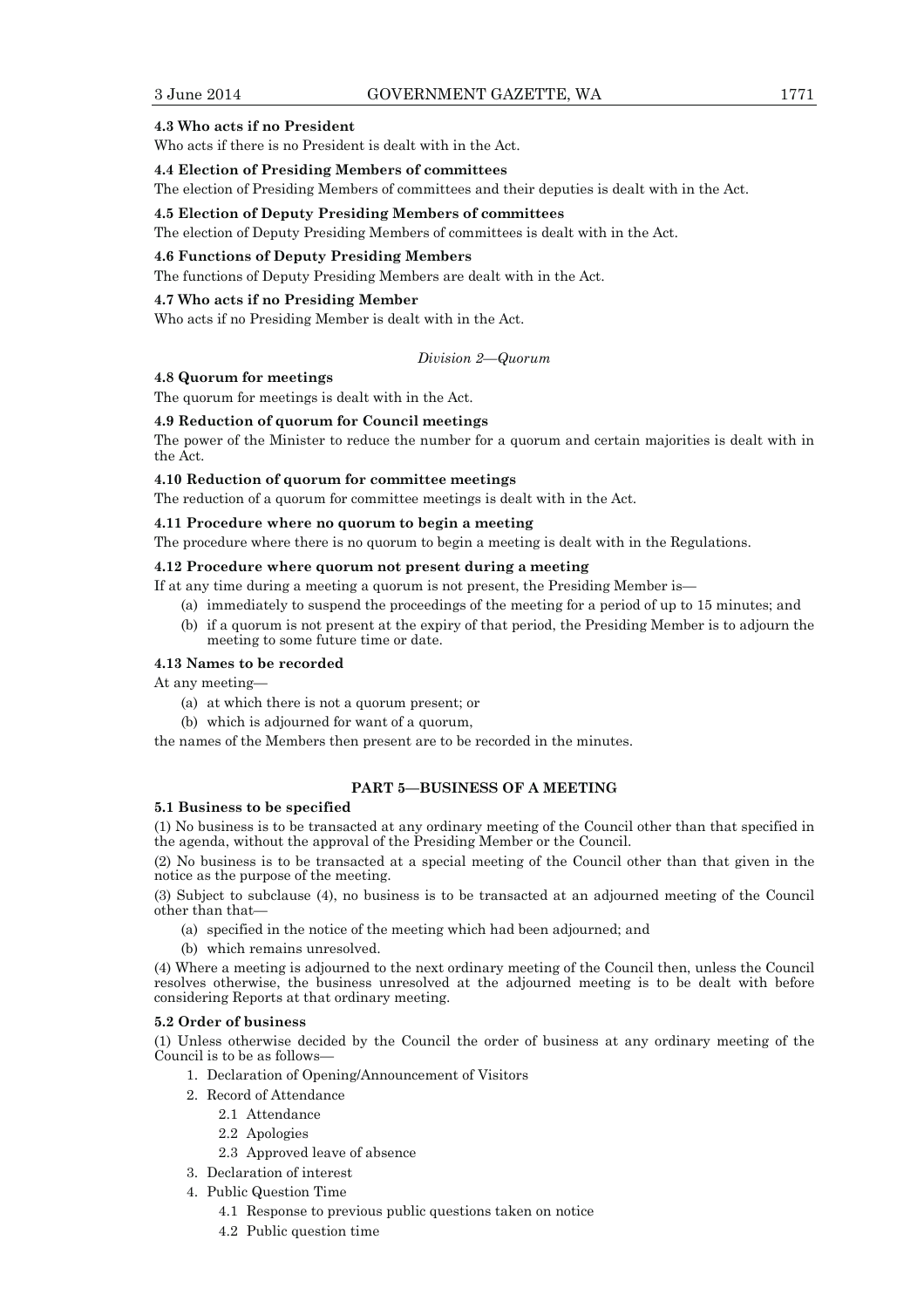- 5. Presentations/Petitions/Deputations
	- 5.1 Petitions
	- 5.2 Presentations
	- 5.3 Deputations
- 6. Applications for leave of absence
- 7. Confirmation of minutes
- 8. Announcements from the Presiding Member
- 9. Reports
- 10. Reports of Committees
- 11. Motions of which previous notice has been given
- 12. Questions from Members without notice
- 13. New business of an urgent nature introduced by decision of the meeting
- 14. Meeting closed to public
	- 14.1 Matters for which the meeting may be closed
	- 14.2 Public reading of resolutions that may be made public
- 15. Closure

(2) Unless otherwise decided by the Council, the order of business at any special meeting of the Council is to be the order in which that business stands in the agenda of the meeting.

(3) In determining the order of business for any meeting of the Council, the provisions of the Act and Regulations relating to the time at which public question time is to be held are to be observed.

## **5.3 Motions of which previous notice has been given**

(1) Unless the Act, Regulations or this local law otherwise provide, a Member may raise at a meeting such business as he or she considers appropriate, in the form of a motion, of which notice has been given in writing to the CEO and which has been included on the agenda.

(2) A notice of motion under subclause (1) is to be given at least 7 clear working days before the meeting at which the motion is moved.

(3) A notice of motion is to relate to the good governance of the district.

(4) The CEO—

- (a) may, with the concurrence of the President, exclude from the notice paper any notice of motion deemed to be, or likely to involve, a breach of any of this local law or any other written law;
- (b) will inform Members on each occasion that a notice has been excluded and the reasons for that exclusion;
- (c) may, after consultation with the Member where this is practicable, make such amendments to the form but not the substance as will bring the notice of motion into due form; and
- (d) may provide to the Council relevant and material facts and circumstances pertaining to the notice of motion on such matters as policy, budget and law.

(5) A motion of which notice has been given is to lapse unless—

- (a) the Member who gave notice of it, or some other Member authorised by the originating Member in writing, moves the motion when called on; or
- (b) the Council on a motion agrees to defer consideration of the motion to a later stage or date.

(6) If a notice of motion is given and lapses under subclause (5), notice of a motion in the same terms or to the same effect is not to be given again for at least 3 months from the date of such lapse.

## **5.4 New business of an urgent nature**

(1) In cases of extreme urgency or other special circumstances, matters may, on a motion by the Presiding Member that is carried by the meeting, be raised without notice and decided by the meeting.

(2) In subclause (1), "cases of extreme urgency or other special circumstances" means matters that have arisen after the preparation of the agenda that are considered by the Presiding Member to be of such importance and urgency that they are unable to be dealt with administratively by the local government and must be considered and dealt with by the Council before the next meeting.

## **5.5 Adoption by exception resolution**

(1) In this clause "adoption by exception resolution" means a resolution of the Council that has the effect of adopting, for a number of specifically identified reports, the Officer recommendation as the Council resolution.

(2) Subject to subclause (3), the local government may pass an adoption by exception resolution.

- (3) An adoption by exception resolution may not be used for a matter—
	- (a) that requires a 75% majority or a special majority;
	- (b) in which an interest has been disclosed;
	- (c) that has been the subject of a petition or deputation;
	- (d) that is a matter on which a Member wishes to make a statement; or
	- (e) that is a matter on which a Member wishes to move a motion that is different to the recommendation.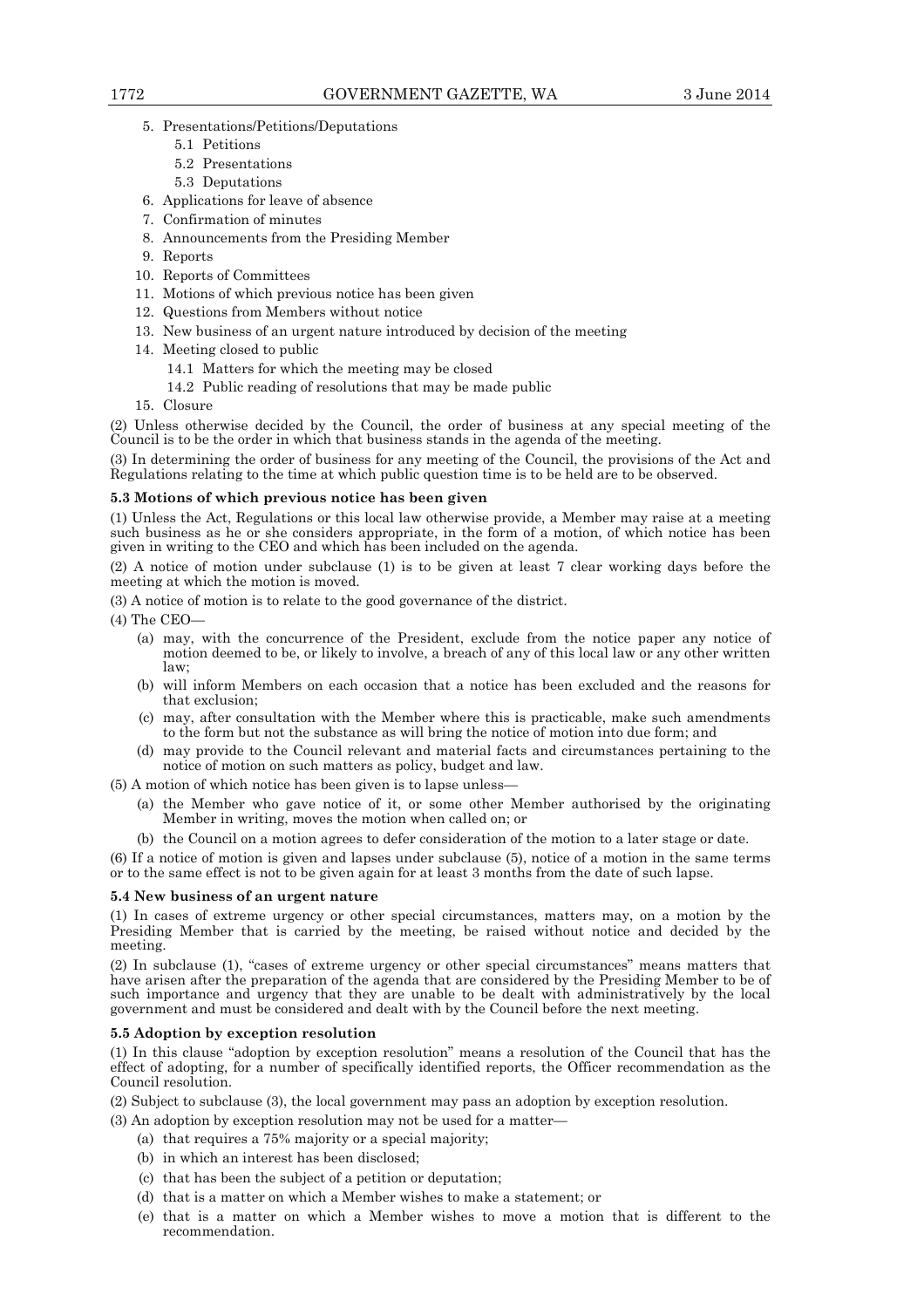#### **PART 6—PUBLIC PARTICIPATION**

## **6.1 Meetings generally open to the public**

Meetings being generally open to the public is dealt with in the Act.

#### **6.2 Meetings not open to the public**

(1) The CEO may, at any time, recommend that a meeting or part of a meeting be closed to members of the public.

(2) The Council or a committee, in one or more of the circumstances dealt with in the Act, may at any time, by resolution, decide to close a meeting or part of a meeting.

(3) If a resolution under subclause (2) is carried—

- (a) the Presiding Member is to direct everyone to leave the meeting except—
	- (i) the Members;
	- (ii) the CEO; and
	- (iii) any Officer specified by the Presiding Member; and
- (b) the meeting is to be closed to the public until, at the conclusion of the matter justifying the closure of the meeting to the public, the Council or the committee, by resolution, decides otherwise.

(4) A person who fails to comply with a direction under subclause (3)(a) may, by order of the Presiding Member, be removed from the meeting.

(5) While the resolution under subclause (2) remains in force, the operation of clause 8.8 is to be suspended until the Council or the committee, by resolution, decides otherwise.

(6) A resolution under this clause may be made without notice.

(7) Unless the Council resolves otherwise, once the meeting is reopened to members of the public, the Presiding Member is to ensure that any resolution of the Council made while the meeting was closed is to be read out including a vote of a Member to be included in the minutes.

#### **6.3 Question time for the public**

Question time for the public is dealt with in the Act.

#### **6.4 Question time for the public at certain meetings**

Question time for the public at certain meetings is dealt with in the Regulations.

#### **6.5 Minimum question time for the public**

Minimum question time for the public is dealt with in the Regulations.

#### **6.6 Procedures for question time for the public**

Procedures for question time for the public are dealt with in the Regulations.

#### **6.7 Other procedures for question time for the public**

(1) A member of the public who raises a question during question time, is to state his or her name and address.

(2) A question may be taken on notice by the Council for later response.

- (3) When a question is taken on notice the CEO is to ensure that—
	- (a) a response is given to the member of the public in writing; and
	- (b) a summary of the response is included in the agenda of the next meeting of the Council.

(4) Where a question relating to a matter in which a relevant person has an interest is directed to the relevant person, the relevant person is to—

- (a) declare that he or she has an interest in the matter; and
- (b) allow another person to respond to the question.

(5) Each member of the public with a question is entitled to ask up to 2 questions before other members of the public will be invited to ask their questions.

(6) Where a member of the public provides written questions then the Presiding Member may elect for the questions to be responded to as normal business correspondence.

(7) The Presiding Member may decide that a public question shall not be responded to where—

- (a) the same or similar question was asked at a previous meeting, a response was provided and the member of the public is directed to the minutes of the meeting at which the response was provided;
- (b) the member of the public uses public question time to make a statement, provided that the Presiding Member has taken all reasonable steps to assist the member of the public to phrase the statement as a question; or
- (c) the member of the public asks a question that is offensive or defamatory in nature, provided that the Presiding Member has taken all reasonable steps to assist the member of the public to phrase the question in a manner that is not offensive or defamatory.
- (8) A member of the public shall have 2 minutes to submit a question.

(9) The Council, by resolution, may agree to extend public question time.

(10) Where an answer to a question is given at a meeting, a summary of the question and the answer is to be included in the minutes.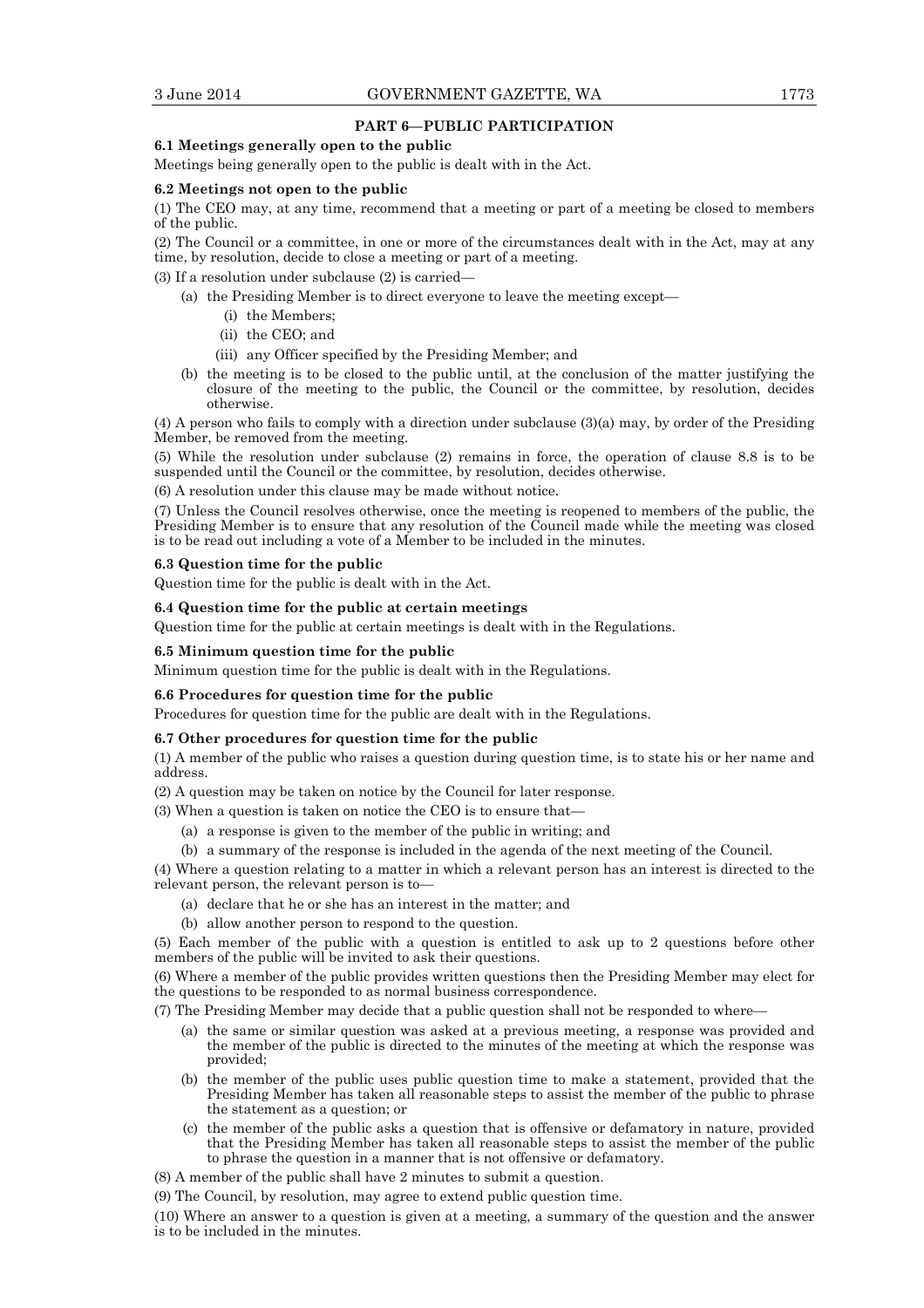## **6.8 Distinguished visitors**

If a distinguished visitor is present at a meeting of the Council, the Presiding Member may acknowledge the presence of the distinguished visitor at an appropriate time during the meeting, and the presence of that visitor shall be recorded in the minutes.

## **6.9 Deputations**

- (1) Any person or group wishing to be received as a deputation by the Council is to either—
	- (a) apply, before the meeting, to the CEO for approval; or
	- (b) with the approval of the Presiding Member, at the meeting, address the Council.

(2) The CEO may either—

- (a) approve the request and invite the deputation to attend a meeting of the Council; or
- (b) refer the request to the Council to decide by simple majority whether or not to receive the deputation.

(3) Unless the Council resolves otherwise, a deputation invited to attend a Council meeting—

- (a) is not to exceed 5 persons, only 2 of whom may address the Council, although others may respond to specific questions from Members;
- (b) is not to address the Council for a period exceeding 10 minutes without the agreement of the Council; and,
- (c) additional members of the deputation may be allowed to speak with the leave of the Presiding Member.

(4) Any matter which is the subject of a deputation to the Council is not to be decided by the Council until the deputation has completed its presentation.

## **6.10 Petitions**

(1) A petition is to—

- (a) be addressed to the President;
- (b) be made by electors of the district;
- (c) state the request on each page of the petition;
- (d) contain the name, address and signature of each elector making the request, and the date each elector signed;
- (e) contain a summary of the reasons for the request; and
- (f) state the name of the person to whom, and an address at which, notice to the petitioners can be given.

(2) Upon receiving a petition, the local government is to submit the petition to the relevant Officer to be included in his or her deliberations and report on the matter that is the subject of the petition, subject to subclause (3).

(3) At any meeting, the Council is not to vote on any matter that is the subject of a petition presented to that meeting, unless—

- (a) the matter is the subject of a report included in the agenda; and
- (b) the Council has considered the issues raised in the petition.

#### **6.11 Presentations**

(1) In this clause, a "presentation" means the acceptance of a gift or an award by the Council on behalf of the local government or the community.

(2) A presentation may be made to the Council at a meeting only with the prior approval of the President.

## **6.12 Participation at committee meetings**

- (1) In this clause a reference to a person is to a person who—
	- (a) is entitled to attend a committee meeting;
	- (b) attends a committee meeting; and
	- (c) is not a member of that committee.

(2) Without the consent of the Presiding Member, no person is to address a committee meeting.

(3) The Presiding Member of a committee may allow a person to make an oral submission to the committee for up to 3 minutes.

(4) A person addressing the committee with the consent of the Presiding Member is to cease that address immediately after being directed to do so by the Presiding Member.

(5) A person who fails to comply with a direction of the Presiding Member under subclause (4) may, by order of the Presiding Member, be removed from the committee room.

(6) The Council may make a policy dealing with the circumstances in which a person may be given consent to address a committee meeting.

## **6.13 Public inspection of agenda materials**

The right of the public to inspect the documents referred to, and in accordance with, regulation 14 of the Regulations may be exercised at the Shire Library and on the local government's website.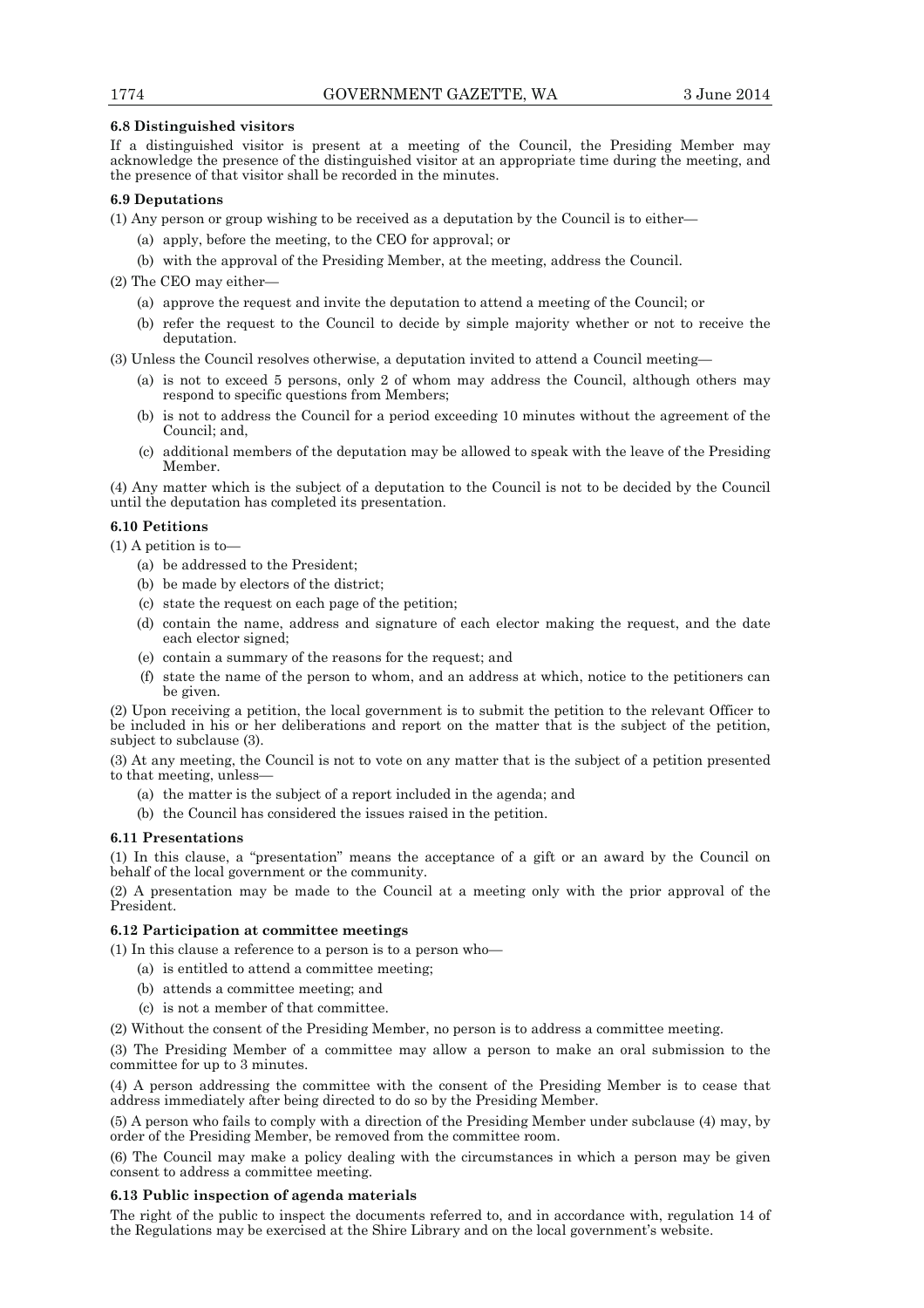#### **6.14 Confidentiality of information withheld**

(1) Information withheld by the CEO from the public under regulation 14(2) of the Regulations is to be-

- (a) identified in the agenda of a Council meeting under the item "Matters for which meeting may be closed";
- (b) marked "*Confidential*" in the agenda; and
- (c) kept confidential by Officers and Members until the Council resolves otherwise.

(2) A Member or an Officer in receipt of confidential information under subclause (1) or information that is provided or disclosed during a meeting or part of a meeting that is closed to the public is not to disclose any of that information to any person other than another Member or an Officer to the extent necessary for the purpose of carrying out his or her duties.

(3) Subclause (2) does not apply where a Member or Officer discloses the information to his or her lawyer or government officer for the purpose of seeking advice in order to lawfully fulfil his or her role and responsibilities.

#### **6.15 Recording of proceedings**

(1) A person is not to use any electronic, visual or audio recording device or instrument to record the proceedings of the Council without the permission of the Presiding Member.

(2) If the Presiding Member gives permission under subclause (1), the Presiding Member is to advise the meeting, immediately before the recording is commenced, that such permission has been given and the nature and extent of that permission.

#### **6.16 Prevention of disturbance**

(1) A reference in this clause to a person is to a person other than a Member.

(2) A person addressing the Council shall extend due courtesy and respect to the Council and the processes under which it operates and shall comply with any direction by the Presiding Member.

(3) A person observing a meeting shall not create a disturbance at a meeting, by interrupting or interfering with the proceedings, whether by expressing approval or dissent, by conversing or by any other means.

(4) A person shall ensure that his or her mobile telephone or audible pager is not switched on or used during any meeting of the Council.

## **PART 7—QUESTIONS BY MEMBERS**

(1) Members may ask questions relating to an item on the notice paper or on matters related to the good government of persons in the district.

(2) A Member requesting general information from an Officer at a Council meeting may ask a question without notice and with the consent of the Presiding Member, may ask one or more further questions of that Officer or another Officer present at the meeting.

(3) Where possible the Officer shall endeavour to answer the question to the best of his or her knowledge and ability, however, if the information is unavailable or the answer requires research or investigation, the Officer may ask that—

- (i) the question be placed on notice for the next meeting of Council; and
- (ii) the answer to the question be given to the Member who asked it within 14 days.

(4) Every question and answer—

- (i) is to be brief and concise; and
- (ii) is not to be accompanied by argument, expression of opinion or statement of facts, except to the extent necessary to explain the question or answer.

(5) In answering any question, an Officer may qualify his or her answer and may at a later time in the meeting or at a subsequent meeting alter, correct, add to or otherwise amend the original answer.

## **PART 8—CONDUCT OF MEMBERS**

## **8.1 Members to be in their proper places**

(1) At the first meeting held after each election day, Council will, by consensus determine a position at the Council table for each Member.

(2) Each Member, when present at meetings of the Council is to occupy his or her position allotted under subclause (1) until—

- (a) the next ordinary election day; or
- (b) the Council decides on a re-allocation of positions.

## **8.2 Official titles to be used**

A speaker, when referring to the President, Deputy President or Presiding Member, or a Member or Officer, is to use the title of that person's office.

#### **8.3 Entering or leaving a meeting**

During the course of a meeting of the Council, a Member is not to enter or leave the meeting without first advising the Presiding Member, in order to facilitate the recording in the minutes of the time of entry or departure.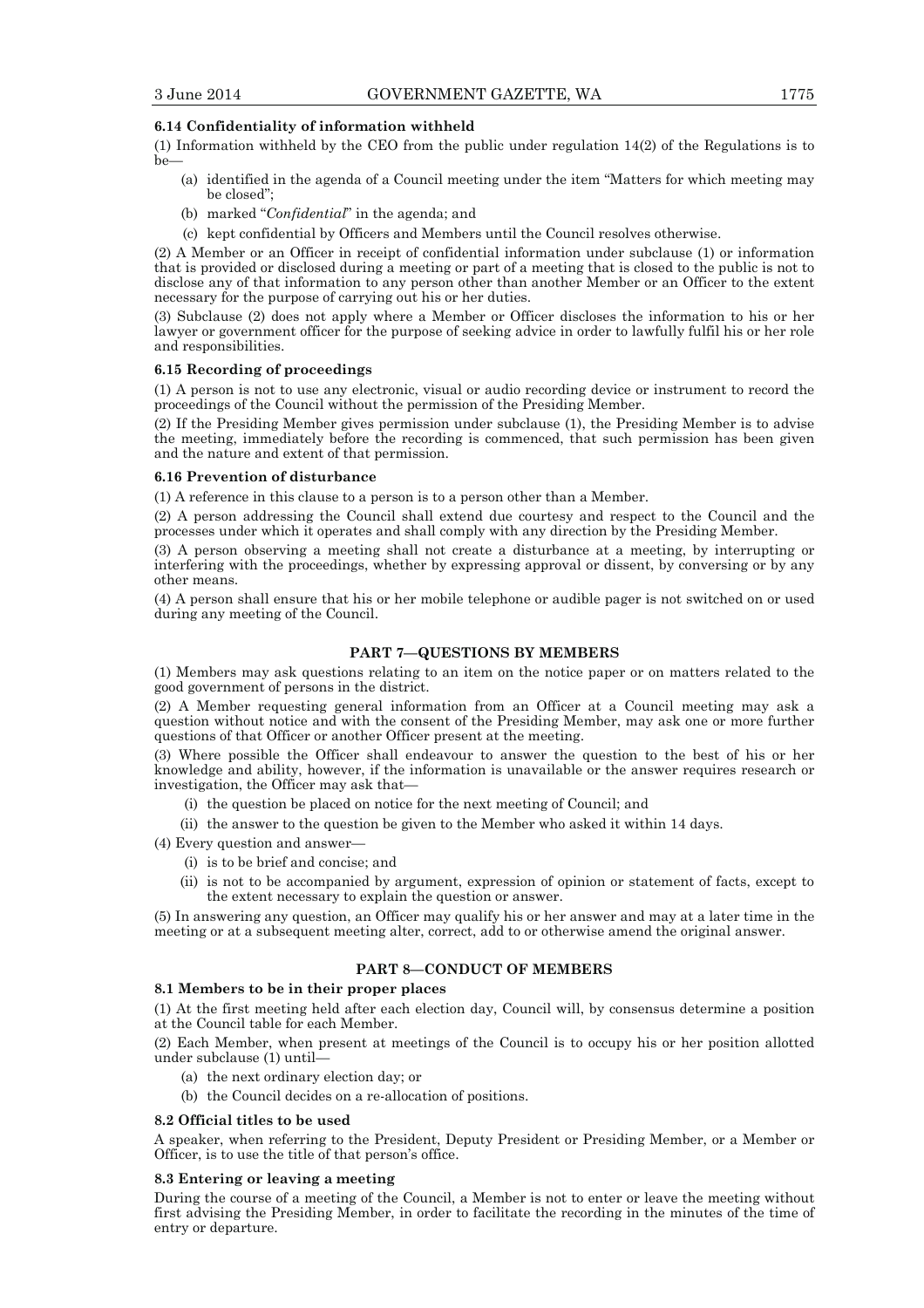## **8.4 Members to indicate their intention to speak**

A Member of the Council who wishes to speak is to indicate his or her intention to speak by raising his or her hand or by another method agreed by the Council.

## **8.5 Priority of speaking**

(1) Where 2 or more Members indicate, at the same time, their intention to speak, the Presiding Member is to decide which Member is entitled to be heard first.

(2) A decision of the Presiding Member under subclause (1) is not open to discussion or dissent.

(3) A Member is to cease speaking immediately after being asked to do so by the Presiding Member.

## **8.6 Presiding Member may take part in debates**

The Presiding Member may take part in a discussion of any matter before the Council, subject to compliance with this local law.

## **8.7 Relevance**

(1) A Member is to restrict his or her remarks to the motion or amendment under discussion, or to a personal explanation or point of order.

(2) The Presiding Member, at any time, may—

- (a) call the attention of the meeting to—
	- (i) any irrelevant, repetitious, offensive or insulting language by a Member; or
	- (ii) any breach of order or decorum by a Member; and
- (b) direct that Member, if speaking, to discontinue his or her speech.

(3) A Member is to comply with the direction of the Presiding Member under subclause (2) by immediately ceasing to speak.

## **8.8 Speaking twice**

A Member is not to address the Council more than once on any motion or amendment except—

- (a) as the mover of a substantive motion, to exercise a right of reply;
- (b) to raise a point of order; or
- (c) to make a personal explanation.

## **8.9 Duration of speeches**

(1) A Member is not to speak on any matter for more than 5 minutes without the consent of the Council which, if given, is to be given without debate.

(2) An extension under this clause cannot be given to allow a Member's total speaking time to exceed 10 minutes.

## **8.10 No speaking after conclusion of debate**

A Member is not to speak on any motion or amendment—

- (a) after the mover has replied; or
- (b) after the motion has been put.

## **8.11 No interruption**

A Member is not to interrupt another Member who is speaking unless—

- (a) to raise a point of order;
- (b) to call attention to the absence of a quorum;
- (c) to make a personal explanation under clause 8.12; or
- (d) to move a procedural motion that the Member be no longer heard.

## **8.12 Personal explanations**

(1) A Member who wishes to make a personal explanation relating to a matter referred to by another Member who is then speaking is to indicate to the Presiding Member his or her intention to make a personal explanation.

(2) The Presiding Member is to determine whether the personal explanation is to be heard immediately or at the conclusion of the speech by the other Member.

(3) A Member making a personal explanation is to confine his or her observations to a succinct statement relating to a specific part of the speech at which he or she may have been misunderstood.

## **8.13 No reopening of discussion**

A Member is not to reopen discussion on any Council decision, except to move that the decision be revoked or changed.

## **8.14 Adverse reflection**

(1) A Member is not to reflect adversely on a decision of the Council except on a motion that the decision be revoked or changed.

 $(2)$  A Member is not-

- (a) to reflect adversely on the character or actions of another Member or Officer; or
- (b) to impute any motive to a Member or Officer,

unless the meeting resolves, without debate, that the motion then before the meeting cannot otherwise be adequately considered.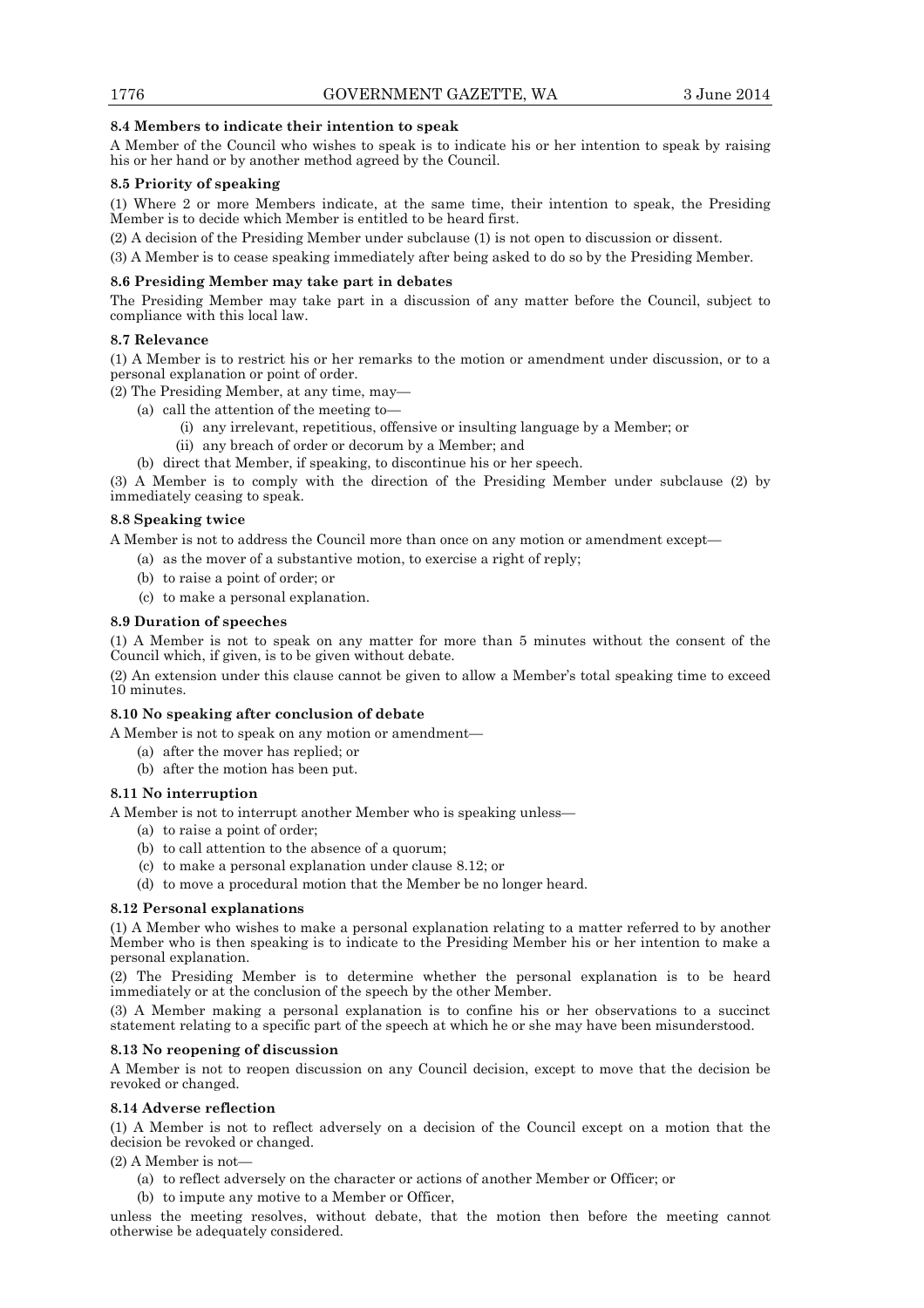(3) A Member is not to use offensive or objectionable expressions in reference to any Member, Officer or other person.

(4) If a Member specifically requests, immediately after their use, that any particular words used by a Member be recorded in the minutes—

- (a) the Presiding Member is to cause the words used to be taken down and read to the meeting for verification; and
- (b) the Council may, by resolution, decide to record those words in the minutes.

#### **8.15 Withdrawal of offensive language**

(1) A Member who, in the opinion of the Presiding Member, uses an expression which—

- (a) in the absence of a resolution under clause 8.14—
	- (i) reflects adversely on the character or actions of another Member or Officer; or
	- (ii) imputes any motive to a Member or Officer; or
- (b) is offensive or insulting,

must, when directed by the Presiding Member, withdraw the expression and make a satisfactory apology.

(2) If a Member fails to comply with a direction of the Presiding Member under subclause (1), the Presiding Member may refuse to hear the Member further on the matter then under discussion and call on the next speaker.

## **PART 9—PRESERVING ORDER**

#### **9.1 Presiding Member to preserve order**

(1) The Presiding Member is to preserve order, and, whenever he or she considers necessary, may call any Member to order.

(2) When the Presiding Member speaks during a debate, any Member then speaking, or indicating that he or she wishes to speak, and every Member present is to preserve strict silence so that the Presiding Member may be heard without interruption.

(3) Subclause (2) is not to be used by the Presiding Member to exercise the right provided in clause 8.6, but to preserve order.

#### **9.2 Point of order**

(1) A Member may object, by way of a point of order, only to a breach of—

- (a) any of this local law; or
- (b) any other written law.

(2) Despite anything in this local law to the contrary, a point of order—

- (a) takes precedence over any discussion; and
- (b) until determined, suspends the consideration or discussion of any other matter.

#### **9.3 Procedures on a point of order**

(1) A Member who is addressing the Presiding Member is not to be interrupted except on a point of order.

(2) A Member interrupted on a point of order is to cease talking until—

- (a) the Member raising the point of order has been heard; and
- (b) the Presiding Member has ruled on the point of order,

and, if permitted, the Member who has been interrupted may then proceed.

## **9.4 Calling attention to breach**

A Member may, at any time, draw the attention of the Presiding Member to any breach of this local law.

## **9.5 Ruling by the Presiding Member**

(1) The Presiding Member is to rule on any point of order which is raised by either upholding or rejecting the point of order.

(2) A ruling by the Presiding Member on a point of order—

- (a) is not to be the subject of debate or comment; and
- (b) is to be final unless the absolute majority of Members then present and voting, on a motion moved immediately after the ruling, dissent from the ruling.

(3) Subject to a motion of dissent being carried under subclause (2), if the Presiding Member rules that—

- (a) any motion, amendment or other matter before the meeting is out of order, it is not to be considered further; and
- (b) a statement made or act done by a Member is out of order, the Presiding Member may require the Member to make an explanation, retraction or apology.

#### **9.6 Continued breach of order**

If a Member—

(a) persists in any conduct that the Presiding Member had ruled is out of order; or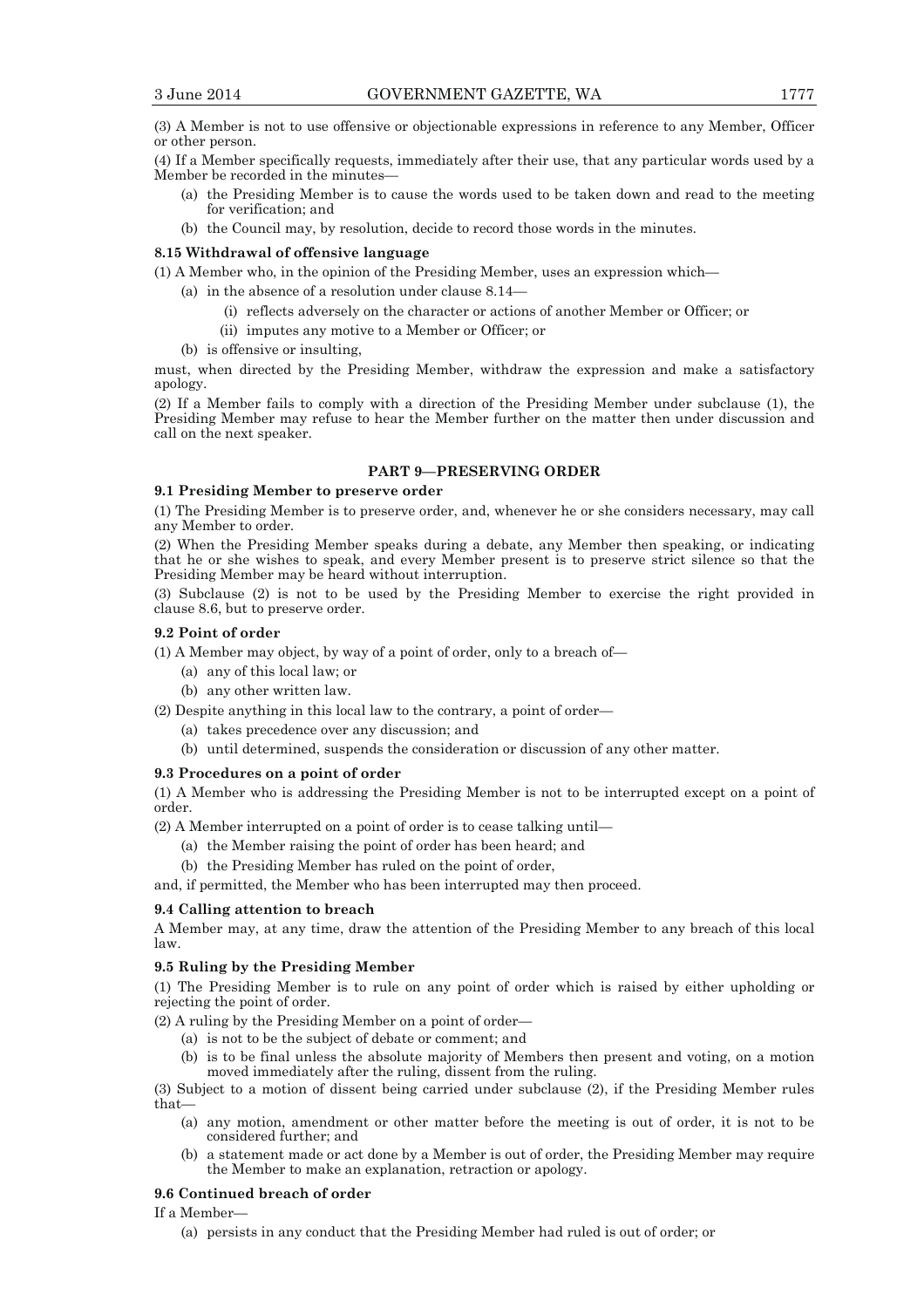(b) refuses to make an explanation, retraction or apology required by the Presiding Member under clause 9.5(3),

the Presiding Member may direct the Member to refrain from taking any further part in the debate of that item, other than by voting, and the Member is to comply with that direction.

## **9.7 Right of Presiding Member to adjourn**

(1) For the purpose of preserving or regaining order, the Presiding Member may adjourn the meeting for a period of up to 15 minutes.

(2) On resumption, the debate is to continue at the point at which the meeting was adjourned.

(3) If, at any one meeting, the Presiding Member adjourns the meeting more than once for the purpose of preserving or regaining order, the second or subsequent adjournment may be to a later time on the same day or to another day.

## **PART 10—DEBATE OF SUBSTANTIVE MOTIONS**

## **10.1 Motions to be stated and in writing**

Any Member who wishes to move a substantive motion or an amendment to a substantive motion—

- (a) is to state the substance of the motion before speaking to it; and
- (b) if required by the Presiding Member, is to put the motion or amendment in writing.

## **10.2 Motions to be supported**

(1) A substantive motion or an amendment to a substantive motion is not open to debate until it has been seconded.

(2) A motion to revoke or change a decision made at a Council meeting is not open to debate unless the motion has the support required under regulation 10 of the Regulations.

## **10.3 Unopposed business**

(1) Immediately after a substantive motion has been moved and seconded, the Presiding Member may ask the meeting if any Member opposes it.

(2) If no Member opposes the motion, the Presiding Member may declare it carried without debate and without taking a vote.

(3) A motion declared carried under this clause is to be recorded in the minutes as a unanimous decision of the Council.

(4) If a Member opposes a motion, the motion is to be dealt with under this Part.

(5) This clause does not apply to a motion to revoke or change a decision which has been made at a Council meeting.

#### **10.4 Only one substantive motion at a time**

When a substantive motion is under debate at a meeting of the Council, no further substantive motion is to be accepted. The Council is not to consider more than one substantive motion at any time.

#### **10.5 Complex motions**

The Presiding Member may require that a complex substantive motion, or a complex amendment to a substantive motion, is to be broken down and put in the form of more than one motion, each of which is to be put in sequence.

## **10.6 Order of call in debate**

The Presiding Member is to call speakers to a substantive motion in the following order—

- (a) the mover to state the motion;
- (b) a seconder to the motion;
- (c) the mover to speak to the motion;
- (d) the seconder to speak to the motion;
- (e) a speaker against the motion;
- (f) a speaker for the motion;
- (g) other speakers against and for the motion, alternating where possible; and
- (h) mover takes right of reply which closes debate.

#### **10.7 Limit of debate**

The Presiding Member may offer the right of reply and put a substantive motion to the vote if he or she believes that sufficient discussion has taken place even though all Members may not have spoken.

## **10.8 Member may require motion to be read**

A Member may require the motion under discussion to be read at any time during a debate, but not so as to interrupt any other Member who is speaking.

## **10.9 Consent of seconder required for alteration**

The mover of a substantive motion may not alter the wording of the motion without the consent of the seconder.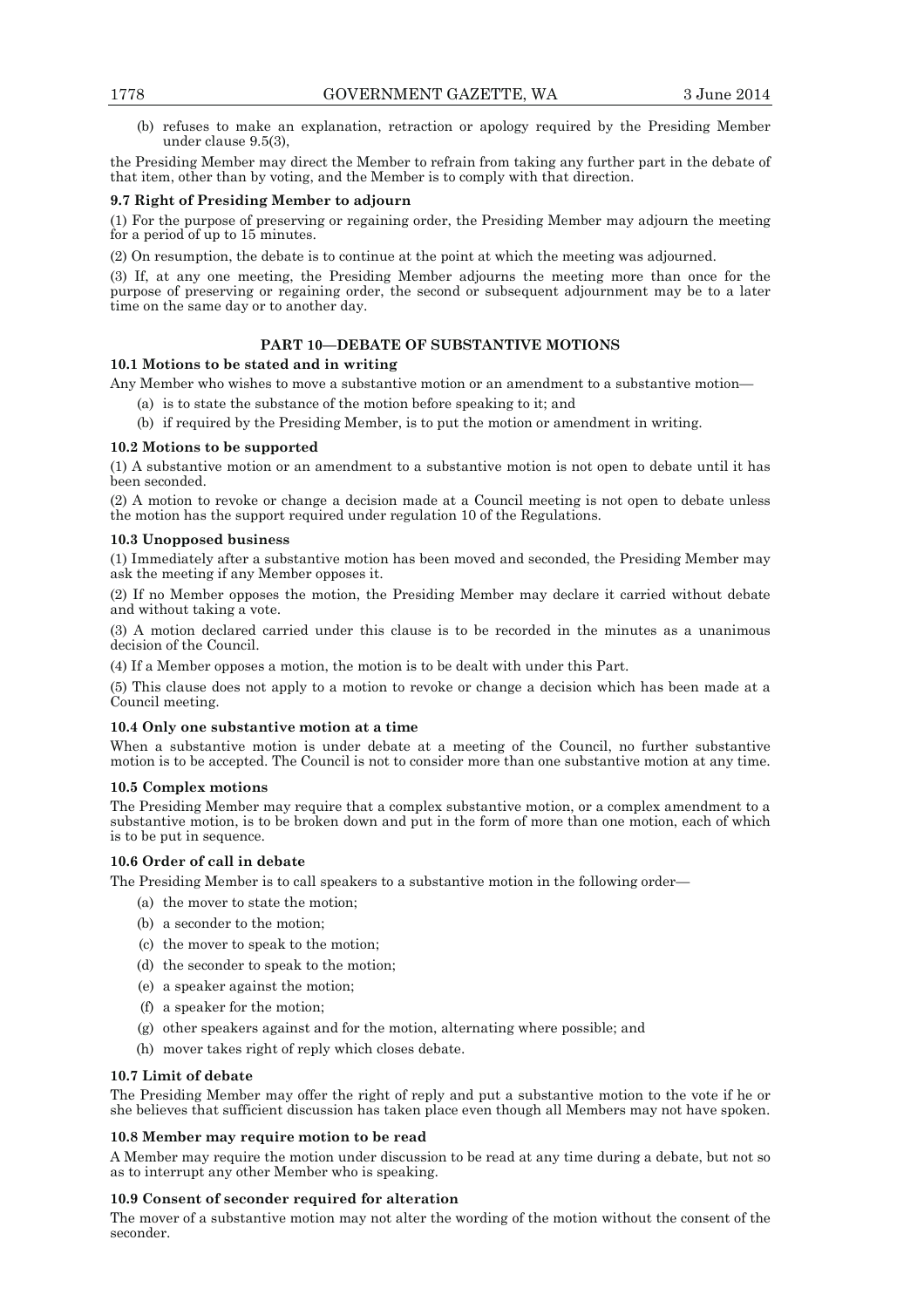#### **10.10 Order of amendments**

Any number of amendments may be proposed to a substantive motion, but when an amendment is moved to a substantive motion, no second or subsequent amendment is to be moved or considered until the first amendment has been withdrawn, carried or lost.

#### **10.11 Form of an amendment**

An amendment must add, delete, or substitute words to the substantive motion.

#### **10.12 Amendment must not negate original motion**

An amendment to a substantive motion cannot negate the original motion or the intent of the original motion.

#### **10.13 Relevance of amendments**

Each amendment is to be relevant to the motion in respect of which it is moved.

#### **10.14 Mover of motion may speak on amendment**

Any Member may speak during debate on an amendment.

#### **10.15 Effect of an amendment**

If an amendment to a substantive motion is carried, the motion as amended then becomes the substantive motion, on which any Member may speak and any further amendment may be moved.

#### **10.16 Withdrawal of motion or amendment**

(1) Subject to subclause (2), the Council may, without debate, grant leave to withdraw a motion or amendment on the request of the mover of the motion or amendment and with the approval of the seconder.

(2) Where an amendment has been proposed to a substantive motion, the substantive motion is not to be withdrawn, except by consent of the majority of Members present, until the amendment proposed has been withdrawn or lost.

#### **10.17 Right of reply**

(1) The mover of a substantive motion has the right of reply.

- (2) The mover of any amendment to a substantive motion has a right of reply.
- (3) The right of the reply may only be exercised—
	- (a) where no amendment is moved to the substantive motion—at the conclusion of the discussion on the motion; or
	- (b) where one or more amendments have been moved to the substantive motion—at the conclusion of the discussion on the substantive motion and any amendments.

(4) After the mover of the substantive motion has commenced the reply—

- (a) no other Member is to speak on the motion;
- (b) there is to be no further discussion on, or any further amendment to, the motion.

(5) The right of the reply is to be confined to rebutting arguments raised by previous speakers and no new matter is to be introduced.

(6) At the conclusion of the right of reply, the substantive motion, or the substantive motion as amended, is immediately to be put to the vote.

## **PART 11—PROCEDURAL MOTIONS**

## **11.1 Permissible procedural motions**

In addition to the right to move an amendment to a substantive motion (under Part 10) a Member may move the following procedural motions—

- (a) that the meeting proceed to the next item of business;
- (b) that the debate be adjourned;
- (c) that the meeting now adjourn;
- (d) that the question be now put;
- (e) that the Member be no longer heard;
- (f) that the ruling of the Presiding Member be disagreed with; or
- (g) that the meeting be closed to the public.

#### **11.2 No debate**

(1) The mover of a motion specified in paragraph (a), (b), (c), (f) or (g) of clause 11.1 may speak to the motion for not more than 5 minutes, the seconder is not to speak other than to formally second the motion, and there is to be no debate on the motion.

(2) The mover of a motion specified in paragraph (d) or (e) of clause 11.1 may not speak to the motion, the seconder is not to speak other than to formally second the motion, and there is to be no debate on the motion.

#### **11.3 Who may move**

No person who has moved, seconded, or spoken for or against the substantive motion, or any amendment to the substantive motion, may move any procedural motion which, if carried, would close the debate on the substantive motion or amendment.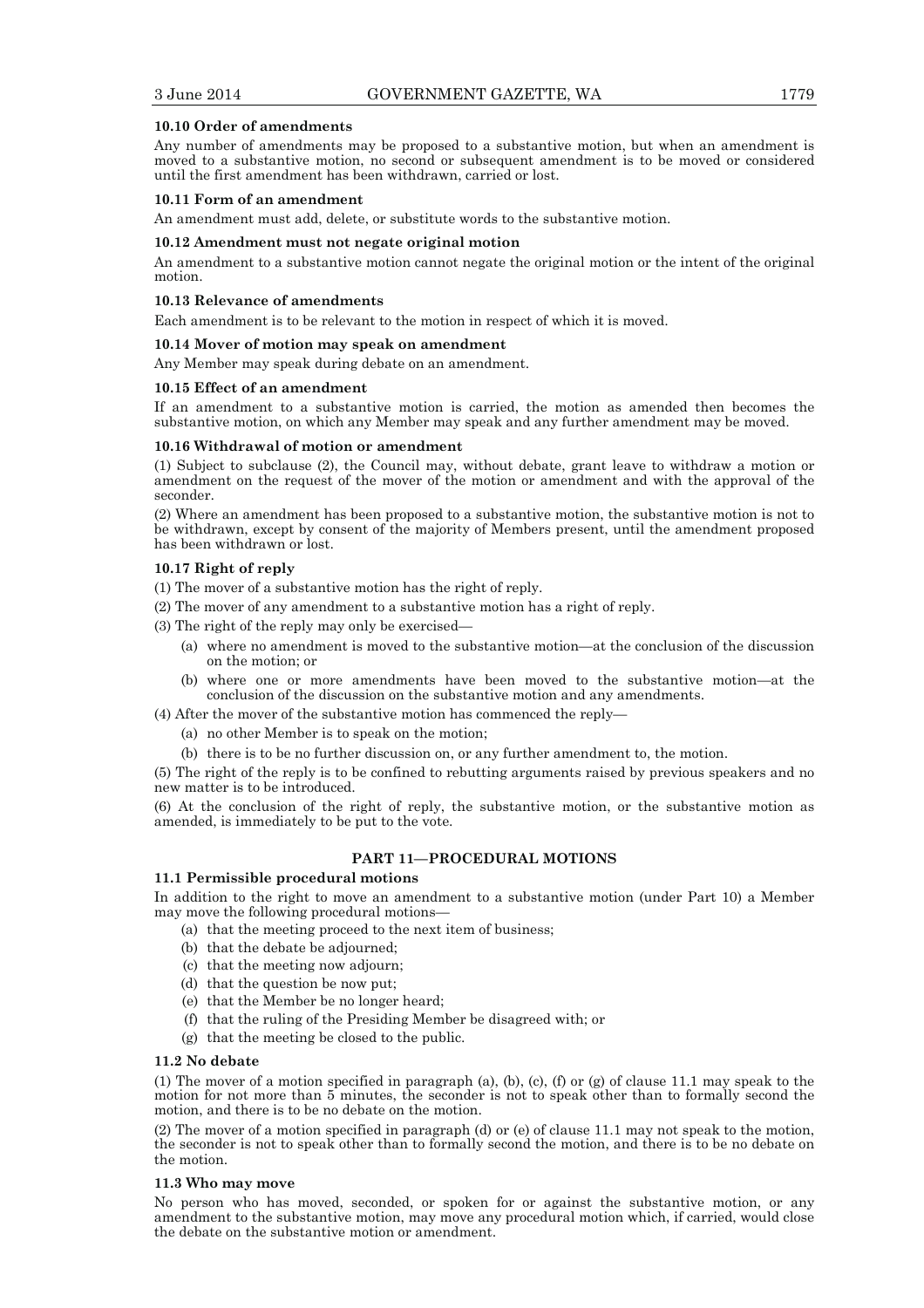**11.4 Right of reply on substantive motion**  The carrying of a procedural motion which closes debate on the substantive motion or amendment and forces a decision on the substantive motion or amendment does not deny the right of reply to the mover of the substantive motion.

## **11.5 Meeting to proceed to the next business**

The motion "that the meeting proceed to the next business", if carried, has the effect that—

- (a) the debate on the substantive motion or amendment ceases immediately;
- (b) no decision is made on the substantive motion;
- (c) the Council moves to the next item of business; and
- (d) there is no requirement for the matter to be raised again for consideration.

## **11.6 Debate to be adjourned**

A motion "that the debate be adjourned"—

- (a) is to state the time and date to which the debate is to be adjourned; and
- (b) if carried, has the effect that all debate on the substantive motion or amendment ceases immediately, but continues at the time stated in the motion.

## **11.7 Meeting now adjourn**

(1) A Member is not to move or second more than one motion of adjournment during the same sitting of the Council.

(2) Before putting the motion for the adjournment of the Council, the Presiding Member may seek leave of the Council to deal first with matters that may be the subject of an adoption by exception resolution.

(3) A motion "that the meeting now adjourn"—

- (a) is to state the time and date to which the meeting is to be adjourned; and
- (b) if carried, has the effect that the meeting is adjourned to the time and date specified in the motion.

(4) A meeting adjourned under subclause (3) is to continue from the point at which it was adjourned, unless the Presiding Member or the Council determines otherwise.

#### **11.8 Motion to be put**

(1) If the motion "that the motion be now put", is carried during debate on a substantive motion without amendment, the Presiding Member is to offer the right of reply and then put the motion to the vote without further debate.

(2) If the motion "that the motion be now put" is carried during discussion of an amendment, the Presiding Member is to put the amendment to the vote without further debate.

(3) This motion, if lost, causes debate to continue.

#### **11.9 Member to be no longer heard**

If the motion "that the member be no longer heard", is carried, the speaker against whom the motion has been moved cannot speak further on the current substantive motion, or any amendment relating to it, except to exercise the right of reply if he or she is the mover of the substantive motion.

#### **11.10 Ruling of the Presiding Member to be disagreed with**

If the motion "that the ruling of the Presiding Member be disagreed with", is carried, that ruling is to have no effect and the meeting is to proceed accordingly.

## **PART 12—DISCLOSURE OF INTERESTS**

## **12.1 Disclosure of interests**

Disclosure of interests is dealt with in the Act.

## **PART 13—VOTING**

#### **13.1 Motion—when put**

(1) Immediately after the debate on any motion is concluded and the right of reply has been exercised, the Presiding Member—

- (a) is to put the motion to the Council; and
- (b) if requested by any Member, is to again state the terms of the motion.
- (2) A Member is not to leave the meeting when the Presiding Member is putting any motion.

## **13.2 Voting**

Voting is dealt with in the Act and the Regulations.

## **13.3 Majorities required for decisions**

The majorities required for decisions of the Council and committees are dealt with in the Act.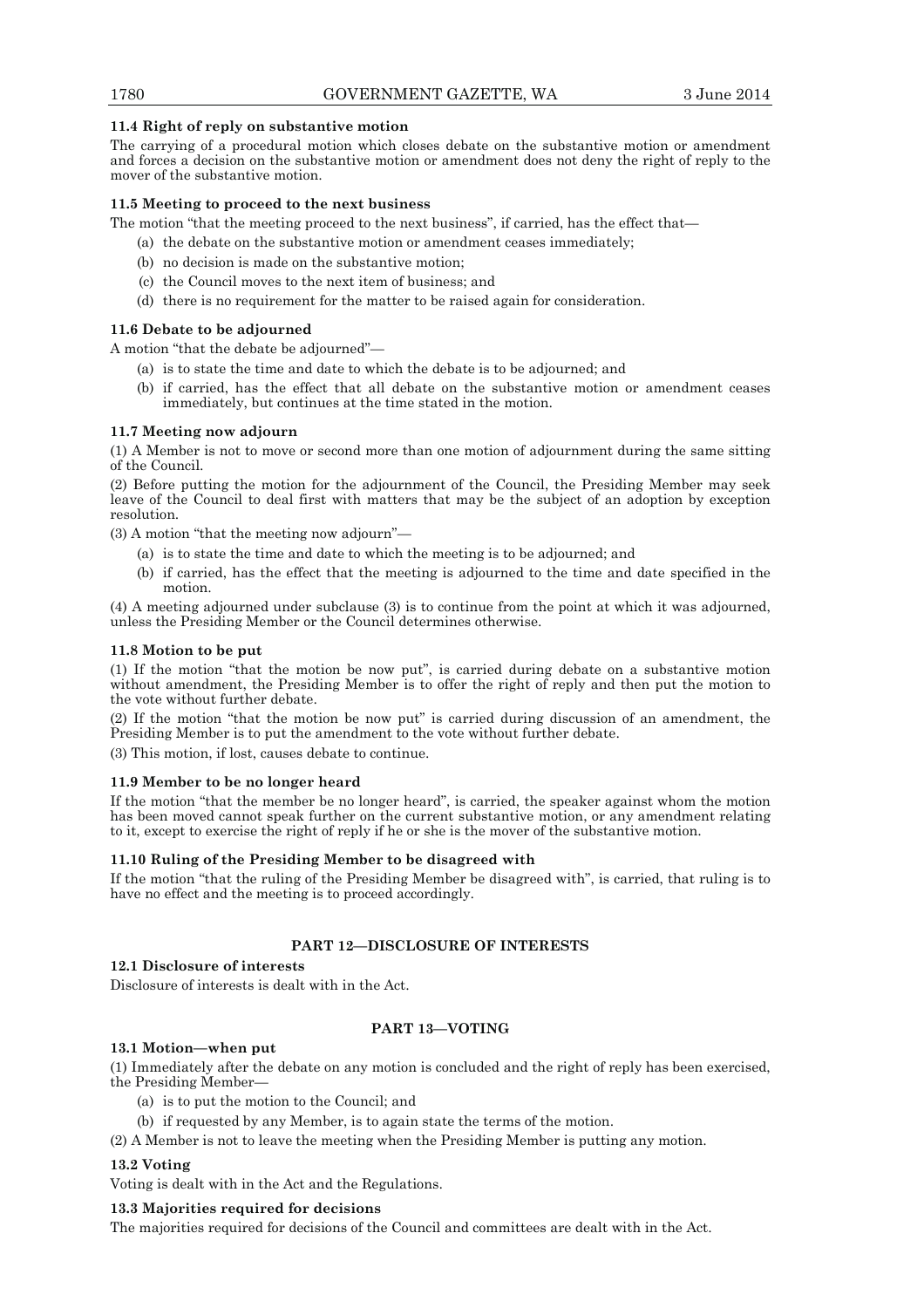## **13.4 Method of taking vote**

- (1) In taking the vote on any motion or amendment the Presiding Member—
	- (a) is to put the motion, first in the affirmative, and then in the negative;
	- (b) may put the motion in this way as often as may be necessary to enable him or her to determine whether the affirmative or the negative has the majority of votes;
	- (c) may accept a vote on the voices or may require a show of hands; and,
	- (d) is, subject to this clause, to declare the result.

(2) If a Member calls for a show of hands, the result of the vote is to be determined on the count of raised hands.

(3) If a Member of Council or a committee specifically requests that there be recorded—

- (a) his or her vote; or,
- (b) the vote of all Members present,

on a matter voted on at a meeting of the council or committee, the person presiding is to cause the vote or votes, as the case may be, to be recorded in the minutes.

(4) If a Member calls for a division—

- (a) those voting in the affirmative are to pass to the right of the Chair; and
- (b) those voting in the negative are to pass to the left of the Chair.

(5) For every division, the CEO is to record—

- (a) the name of each Member who voted; and
- (b) whether he or she voted in the affirmative or negative.

## **PART 14—MINUTES OF MEETINGS**

## **14.1 Keeping of minutes**

The keeping and confirmation of minutes are dealt with in the Act.

#### **14.2 Content of minutes**

(1) The content of minutes is dealt with in the Regulations.

(2) In addition to the matters required by regulation 11 of the Regulations, the minutes of a Council meeting is to include, where an application for approval is refused or the authorisation of a licence, permit or certificate is withheld or cancelled, the reasons for the decision.

## **14.3 Public inspection of unconfirmed minutes**

The public inspection of unconfirmed minutes is dealt with in the Regulations.

#### **14.4 Confirmation of minutes**

(1) When minutes of an ordinary meeting of the Council are distributed for consideration prior to their confirmation at the next meeting, if a Member is dissatisfied with the accuracy of the minutes, the Member may provide the local government with a written copy of the alternative wording to amend the minutes no later than 7 clear working days before the next ordinary meeting of the Council.

(2) At the next ordinary meeting of the Council, the Member who provided the alternative wording shall, at the time for confirmation of minutes—

- (a) state the item or items with which he or she is dissatisfied; and
- (b) propose a motion clearly outlining the alternative wording to amend the minutes.

(3) Members must not discuss items of business contained in the minutes, other than discussion as to their accuracy as a record of the proceedings.

## **PART 15—ADJOURNMENT OF MEETING**

## **15.1 Meeting may be adjourned**

The Council may adjourn any meeting—

- (a) to a later time on the same day; or
- (b) to any other time on any other day, including a time which coincides with the conclusion of another meeting or event.

#### **15.2 Effect of adjournment**

Where any matter, motion, debate or meeting is adjourned under this local law—

- (a) the names of Members who have spoken on the matter prior to the adjournment are to be recorded in the minutes;
- (b) debate is to be resumed at the next meeting at the point where it was interrupted; and
- (c) the provisions of clause 8.8 apply when the debate is resumed.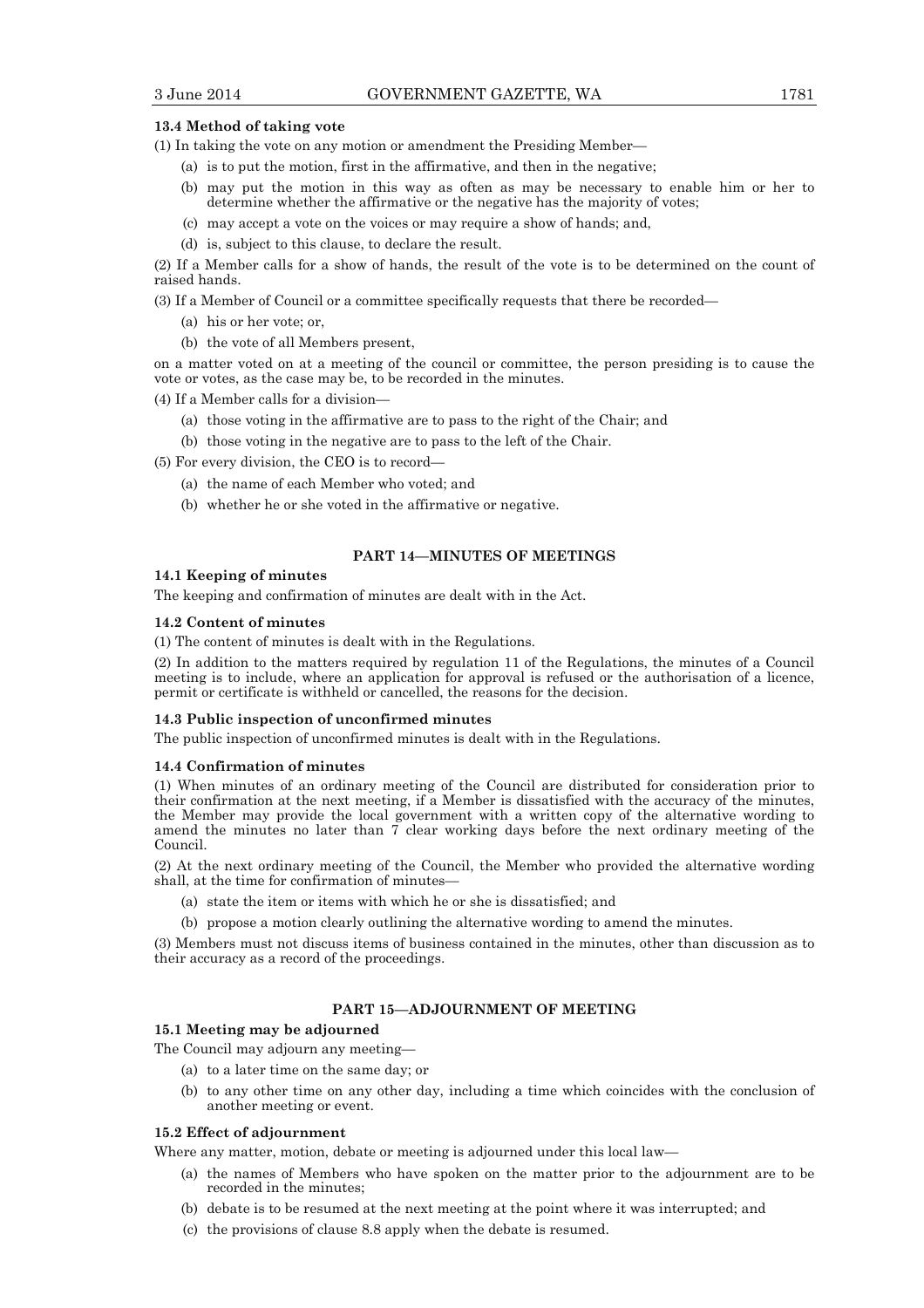## **PART 16—REVOKING OR CHANGING DECISIONS**

#### **16.1 Requirements to revoke or change decisions**

The requirements to revoke or change a decision made at a meeting are dealt with in regulation 10 of the Regulations.

#### **16.2 Limitations on powers to revoke or change decisions**

(1) Subject to subclause (2), the Council or a committee is not to consider a motion to revoke or change a decision—

- (a) where, at the time the motion is moved or notice is given, any action has been taken under clause 16.3 to implement the decision; or
- (b) where the decision is procedural in its form or effect.

(2) The Council or a committee may consider a motion to revoke or change a decision of the kind described in subclause (1)(a) if the motion is accompanied by a written statement of the legal and financial consequences of carrying the motion.

## **16.3 Implementing a decision**

(1) In this clause—

- (a) *authorisation* means a licence, permit, approval or other means of authorising a person to do anything;
- (b) *implement*, in relation to a decision, includes—
	- (i) communicate notice of the decision to a person affected by, or with an interest in, the decision; and
	- (ii) take any other action to give effect to the decision; and
- (c) *valid notice of revocation motion* means a notice of motion to revoke or change a decision that complies with the requirements of the Act, Regulations and the Local Laws and may be considered, but has not yet been considered, by the Council or a committee as the case may be.

(2) Subject to subclause (4), and unless a resolution is made under subclause (3), a decision made at a meeting is not to be implemented by the CEO or any other person until the afternoon of the first business day after the commencement of the meeting at which the decision was made.

(3) The Council or a committee may, by resolution carried at the same meeting at which a decision was made, direct the CEO or another person to take immediate action to implement the decision.

(4) A decision made at a meeting is not to be implemented by the CEO or any other person—

- (a) if, before commencing any implementation action, the CEO or that person is given a valid notice of revocation motion; and
- (b) unless and until the valid notice of revocation motion has been determined by the Council or the committee as the case may be.

(5) The CEO is to ensure that members of the public attending the meeting are informed by an appropriate notice that a decision to grant an authorisation—

- (a) is to take effect only in accordance with this clause; and
- (b) cannot be acted upon by the person who has been granted the authorisation unless and until the decision has been implemented in accordance with this clause.

## **PART 17—SUSPENSION OF LOCAL LAWS**

#### **17.1 Suspension of local laws**

(1) A Member may at any time move that the operation of one or more of the provisions of this local law be suspended.

(2) A Member moving a motion under subclause (1) is to state the reasons for the motion but no other discussion is to take place.

(3) A motion under subclause (1) which is—

- (a) seconded; and
	- (b) carried by an absolute majority,

is to suspend the operation of the clause or clauses to which the motion relates for the duration of the meeting, unless the meeting earlier resolves otherwise.

## **17.2 Where local laws do not apply**

(1) In situations where—

- (a) one or more provisions of this local law have been suspended; or
- (b) a matter is not regulated by the Act, the Regulations or these Standing Orders,

the Presiding Member is to decide questions relating to the conduct of the meeting.

(2) The decision of the Presiding Member under subclause (1) is final, except where a motion is moved and carried under clause 11.10.

## **17.3 Cases not provided for in local laws**

The Presiding Member is to decide questions of order, procedure, debate, or otherwise in cases where this local law, the Act or the Regulations are silent. The decision of the Presiding Member in these cases is final, except where a motion is moved and carried under clause 11.10.